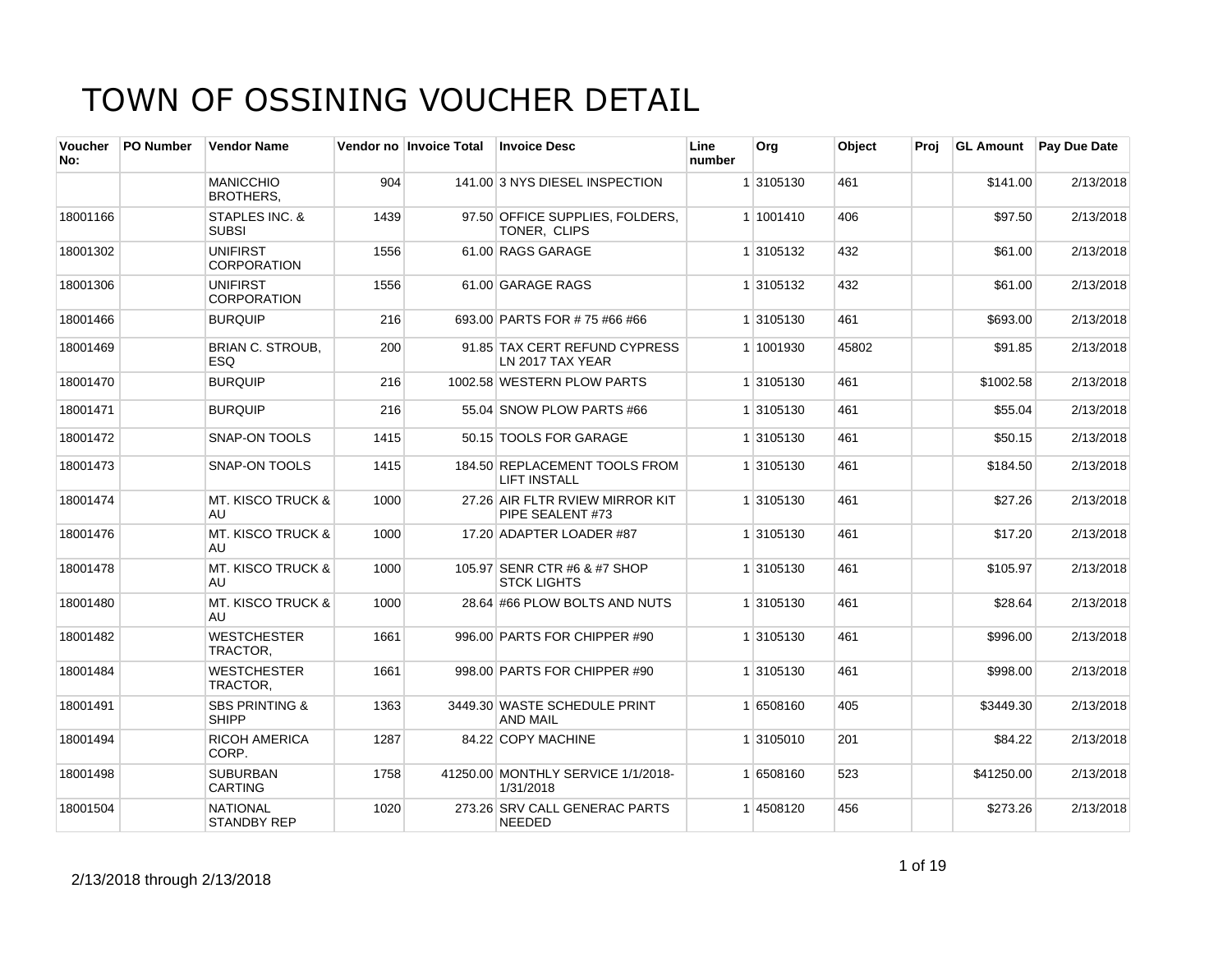| Voucher<br>No: | <b>PO Number</b> | <b>Vendor Name</b>                        |      | Vendor no Invoice Total | <b>Invoice Desc</b>                                   | Line<br>number | Org       | Object | Proi | <b>GL Amount</b> | <b>Pay Due Date</b> |
|----------------|------------------|-------------------------------------------|------|-------------------------|-------------------------------------------------------|----------------|-----------|--------|------|------------------|---------------------|
| 18001505       |                  | <b>NATIONAL</b><br><b>STANDBY REP</b>     | 1020 |                         | 44.66 GENERAC NORTH STATE RD<br><b>ANTI FREEZE</b>    |                | 14508120  | 456    |      | \$44.66          | 2/13/2018           |
| 18001506       |                  | UNITED METRO<br><b>ENERGY</b>             | 1561 |                         | 520.82 OIL DELIVERY                                   |                | 1 3105132 | 404    |      | \$520.82         | 2/13/2018           |
| 18001508       |                  | A & P TOWING &<br><b>TRANS</b>            | 6    |                         | 125.00 CAR#72 TOWED NO BRAKE<br><b>FLUID</b>          |                | 1 3105130 | 461    |      | \$125.00         | 2/13/2018           |
| 18001510       |                  | MARSHALL ALARMS<br><b>SYST</b>            | 1746 |                         | 724.49 MONITORING 2/1/18-2/28/18                      |                | 14508120  | 456    |      | \$724.49         | 2/13/2018           |
| 18001513       |                  | <b>REED SYSTEMS,</b><br>LTD.              | 1270 |                         | 1642.55 LIQ CALCIUM                                   |                | 1 3105142 | 415    |      | \$1642.55        | 2/13/2018           |
| 18001520       |                  | ARCO CLEANING                             | 76   |                         | 540.00 CLEANING CONTRACT<br>JNUARY2018                |                | 1 3105010 | 407    |      | \$540.00         | 2/13/2018           |
| 18001532       |                  | <b>BOB'S ARMY &amp;</b><br><b>NAVY ST</b> | 177  |                         | 169.00 JASON CLARK-BOOTS                              |                | 1 3105140 | 435    |      | \$169.00         | 2/13/2018           |
| 18001535       |                  | <b>BOB'S ARMY &amp;</b><br><b>NAVY ST</b> | 177  |                         | 170.00 KEVIN MOORE-BOOTS                              |                | 1 3105140 | 435    |      | \$170.00         | 2/13/2018           |
| 18001538       |                  | <b>ATLANTIC SALT.</b><br>INC.             | 96   |                         | 13724.41 SALT 1/2 1/2 1/3 1/5 1/5 1/5 1/5<br>1/5 2018 |                | 1 3105142 | 415    |      | \$13724.41       | 2/13/2018           |
| 18001539       |                  | <b>ATLANTIC SALT.</b><br>INC.             | 96   |                         | 14276.58 SALT 1/8 1/8 1/8 1/10 1/10 1/10<br>1/11 2018 |                | 1 3105142 | 415    |      | \$14276.58       | 2/13/2018           |
| 18001577       |                  | <b>STAPLES INC. &amp;</b><br><b>SUBSI</b> | 1439 |                         | 150.97 BLACK TONERS                                   |                | 1 1001410 | 406    |      | \$150.97         | 2/13/2018           |
| 18001596       |                  | <b>CDW</b><br><b>GOVERNMENT, INC.</b>     | 271  |                         | 177.12 PRINTER PART 12/20/17                          |                | 1 3105010 | 201    |      | \$177.12         | 2/13/2018           |
| 18001638       |                  | W.B. MASON<br><b>COMPANY I</b>            | 1615 |                         | 69.90 PERFERATED PAPER                                |                | 1 1001410 | 406    |      | \$69.90          | 2/13/2018           |
| 18001732       |                  | <b>SILVERBERG</b><br>ZALANTIS,            | 1404 |                         | 1044.00 RIVER KNOLL CONSULT.<br><b>SVCS</b>           |                | 1 3303039 | 0065   |      | \$1044.00        | 2/13/2018           |
| 18001733       |                  | <b>SILVERBERG</b><br>ZALANTIS.            | 1404 |                         | 238.50 MARTINELLI CONSULTING<br><b>SVCS</b>           |                | 1 3303022 | 0065   |      | \$238.50         | 2/13/2018           |
| 18001735       |                  | <b>SILVERBERG</b><br>ZALANTIS.            | 1404 |                         | 3622.50 BUTLER SUBDIVISION<br><b>CONSULTING SVCS</b>  |                | 1 3303033 | 0065   |      | \$3622.50        | 2/13/2018           |
| 18001751       |                  | <b>HOME DEPOT</b><br><b>CREDIT SE</b>     | 671  |                         | 65.55 BLACK SPRAY PAINT FOR<br>PARKS DEPT.            |                | 1 1007110 | 485    |      | \$65.55          | 2/13/2018           |
| 18001752       |                  | HOME DEPOT<br><b>CREDIT SE</b>            | 671  |                         | 499.00 ROTARY LEVELING TOOL FOR<br><b>PARKS</b>       |                | 1 1007110 | 485    |      | \$499.00         | 2/13/2018           |
| 18001753       |                  | HOME DEPOT<br><b>CREDIT SE</b>            | 671  |                         | -37.90 RETURN OF PARKS DEPT.<br><b>SUPPLIES</b>       |                | 1 1007110 | 485    |      | $-$37.90$        | 2/13/2018           |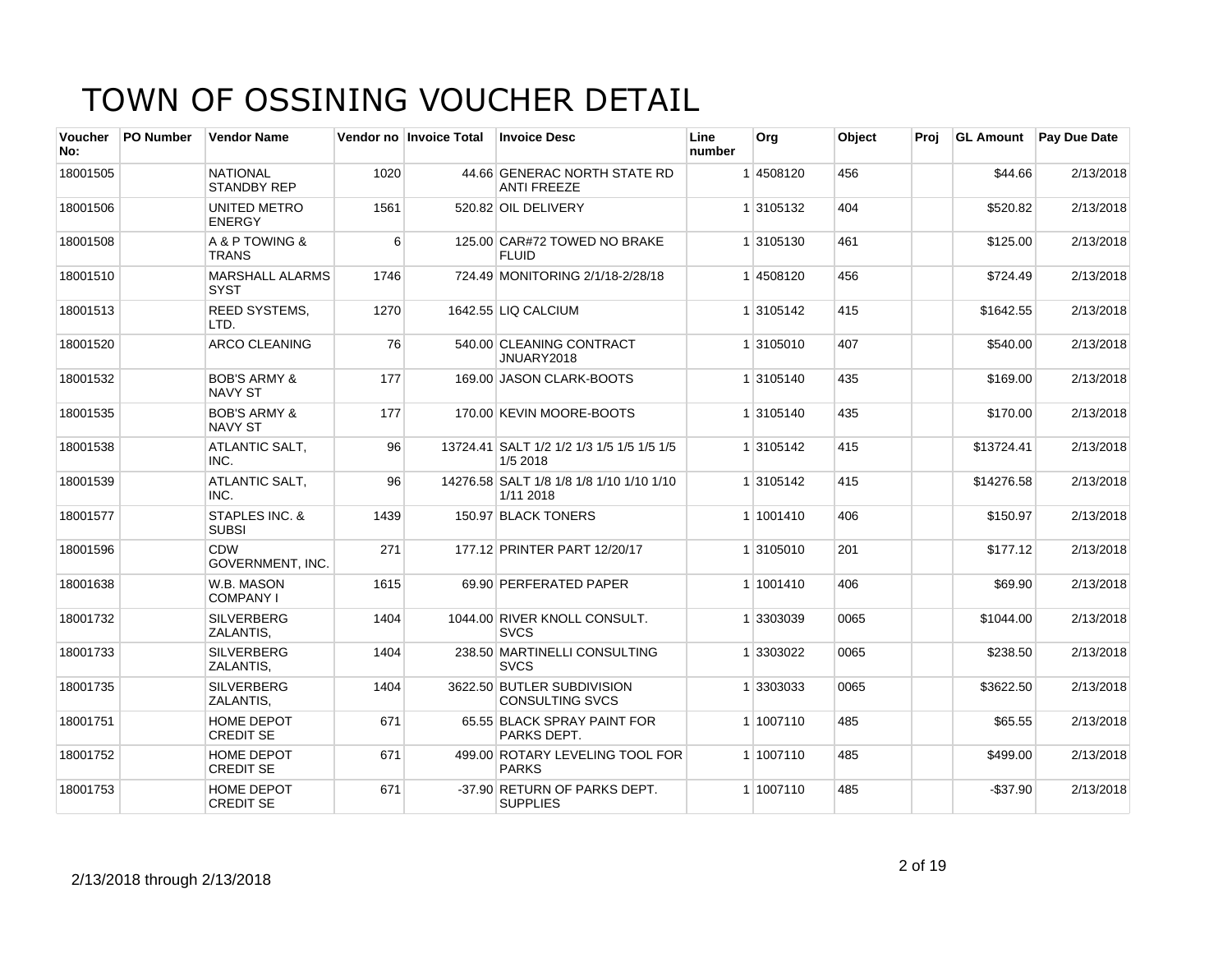| Voucher<br>No: | <b>PO Number</b> | <b>Vendor Name</b>                       |      | Vendor no Invoice Total | <b>Invoice Desc</b>                                                   | Line<br>number | Org       | Object | Proi |           | <b>GL Amount</b> Pay Due Date |
|----------------|------------------|------------------------------------------|------|-------------------------|-----------------------------------------------------------------------|----------------|-----------|--------|------|-----------|-------------------------------|
| 18001754       |                  | HOME DEPOT<br><b>CREDIT SE</b>           | 671  |                         | 111.90 SUPPLIES FOR PARKS DEPT.                                       |                | 1 1007110 | 485    |      | \$111.90  | 2/13/2018                     |
| 18001755       |                  | HOME DEPOT<br><b>CREDIT SE</b>           | 671  |                         | 98.96 SUPPLIES FOR GERLACH<br><b>PARK</b>                             |                | 1 3707110 | 200    | 5205 | \$98.96   | 2/13/2018                     |
| 18001756       |                  | <b>MELROSE LUMBER</b><br>CO.,            | 945  |                         | 49.78 SUPPLIES FOR RYDER SHOP                                         |                | 1 1007110 | 485    |      | \$49.78   | 2/13/2018                     |
| 18001757       |                  | <b>MELROSE LUMBER</b><br>CO.,            | 945  |                         | 22.99 SUPPLIES FOR CLAC - SALT<br>FOR SIDEWALK                        |                | 1 1007110 | 485    |      | \$22.99   | 2/13/2018                     |
| 18001758       |                  | <b>OSSINING</b><br><b>VOLUNTEER</b>      | 1149 |                         | 325.50 REIMBURSEMENT FROM<br>CROTON, Q4 2017<br><b>BACKBILLING</b>    |                | 1 6604540 | 520    |      | \$325.50  | 2/13/2018                     |
| 18001759       |                  | <b>OSSINING LAWN</b><br><b>MOWER</b>     | 1140 |                         | 81.00 SUPPLIES FOR PARKS DEPT<br><b>MACHINES</b>                      |                | 1 1007110 | 485    |      | \$81.00   | 2/13/2018                     |
| 18001760       |                  | <b>OSSINING LAWN</b><br><b>MOWER</b>     | 1140 |                         | 245.00 SUPPLIES FOR PARKS DEPT<br><b>MACHINES</b>                     |                | 1 1007110 | 485    |      | \$245.00  | 2/13/2018                     |
| 18001761       |                  | <b>OSSINING LAWN</b><br><b>MOWER</b>     | 1140 |                         | 279.99 SUPPLIES FOR PARKS DEPT.<br><b>EQUIPMENT</b>                   |                | 1 1007110 | 485    |      | \$279.99  | 2/13/2018                     |
| 18001762       |                  | <b>OSSINING LAWN</b><br><b>MOWER</b>     | 1140 |                         | 152.46 SUPPLIES FOR PARKS DEPT<br><b>EQUIPMENT</b>                    |                | 1 1007110 | 485    |      | \$152.46  | 2/13/2018                     |
| 18001763       |                  | PARACO GAS                               | 1164 |                         | 388.34 227.5 GAL @ \$1.7070<br>PROPANE TO 43<br><b>MORNINGSIDE DR</b> |                | 1 1007110 | 404    |      | \$388.34  | 2/13/2018                     |
| 18001764       |                  | PARACO GAS                               | 1164 |                         | 112.32 65.8 GAL @ \$1.7070 PROPANE<br>TO 42 MORNINGSIDE DR            |                | 1 1007110 | 404    |      | \$112.32  | 2/13/2018                     |
| 18001765       |                  | PARACO GAS                               | 1164 |                         | 304.36 178.3 GAL @ \$1.7070<br>PROPANE TO 43<br><b>MORNINGSIDE DR</b> |                | 1 1007110 | 404    |      | \$304.36  | 2/13/2018                     |
| 18001766       |                  | PARACO GAS                               | 1164 |                         | 108.74 63.7 GAL @ \$1.7070 PROPANE<br>TO 42 MORNINGSIDE DR            |                | 1 1007110 | 404    |      | \$108.74  | 2/13/2018                     |
| 18001767       |                  | <b>ORTIZ WELDING</b><br>INC.             | 1133 |                         | 200.00 TUBES FOR PARKS DEPT.                                          |                | 1 1007110 | 485    |      | \$200.00  | 2/13/2018                     |
| 18001768       |                  | UNITED METRO<br><b>ENERGY</b>            | 1561 |                         | 112.45 FUEL DELIVERY FOR CLAC.<br>54.1 GAL @ \$2.0765                 |                | 1 1007110 | 404    |      | \$112.45  | 2/13/2018                     |
| 18001770       |                  | <b>SUBURBAN</b><br><b>CARTING</b>        | 1758 |                         | 595.00 DUMPSTER @ CEDAR LANE<br><b>PARK</b>                           |                | 1 1007110 | 485    |      | \$595.00  | 2/13/2018                     |
| 18001771       |                  | <b>OSSINING</b><br><b>VOLUNTEER</b>      | 1149 |                         | 7812.00 REIMBURSEMENT FROM<br>SLEEPY HOLLOW, 12/1 - 12/31             |                | 1 6604540 | 520    |      | \$7812.00 | 2/13/2018                     |
| 18001773       |                  | <b>MELROSE LUMBER</b><br>CO <sub>1</sub> | 945  |                         | 64.99 SUPPLIES FOR PARKS DEPT.                                        |                | 1 1007110 | 485    |      | \$64.99   | 2/13/2018                     |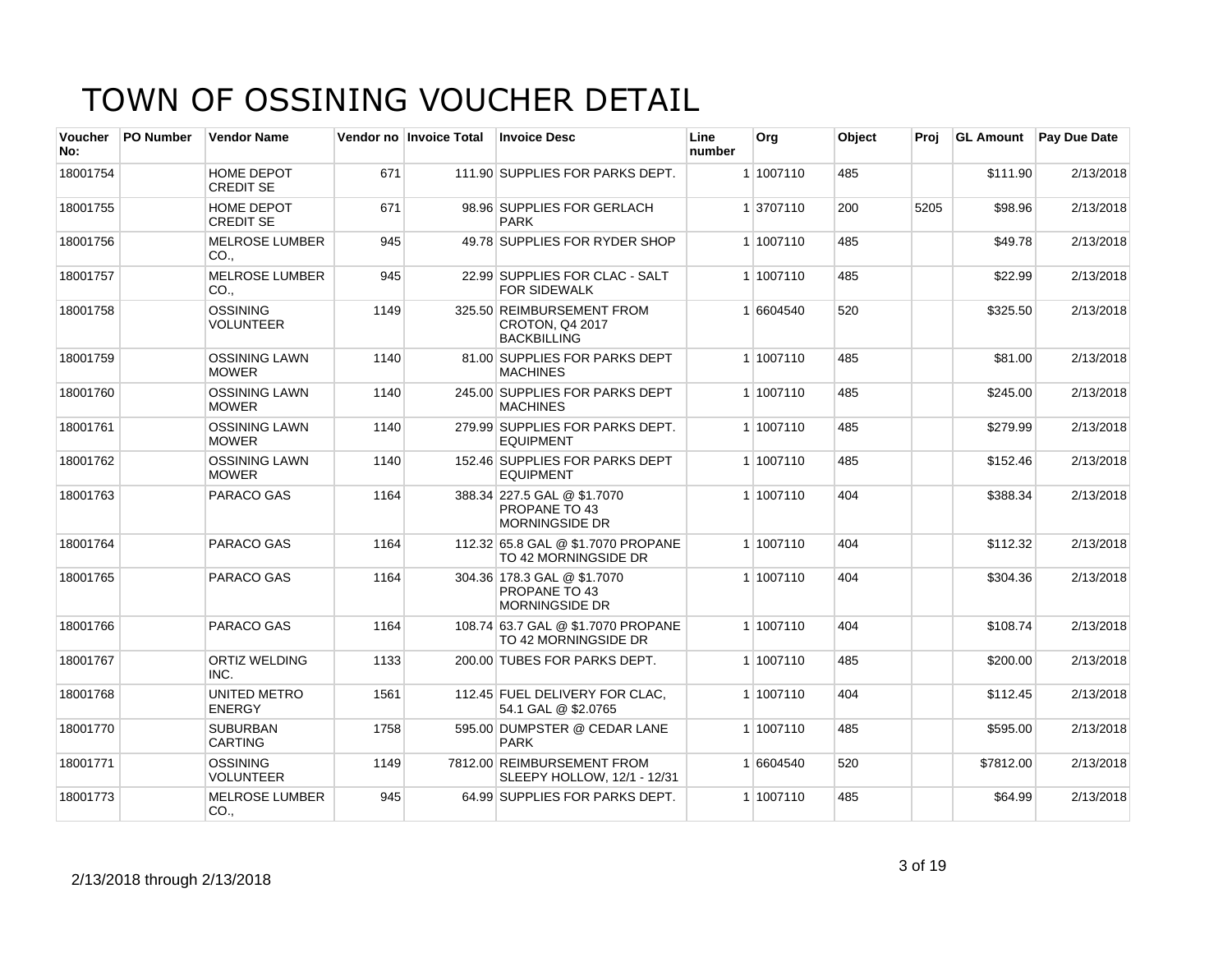| <b>Voucher</b><br>No: | <b>PO Number</b> | <b>Vendor Name</b>                        |      | Vendor no Invoice Total | <b>Invoice Desc</b>                               | Line<br>number | Org       | Object | Proi | <b>GL Amount</b> | <b>Pay Due Date</b> |
|-----------------------|------------------|-------------------------------------------|------|-------------------------|---------------------------------------------------|----------------|-----------|--------|------|------------------|---------------------|
| 18001774              |                  | <b>MELROSE LUMBER</b><br>CO.,             | 945  |                         | 27.50 SAND FOR GERLACH<br><b>PAVILLION CEMENT</b> |                | 1 3707110 | 200    | 5205 | \$27.50          | 2/13/2018           |
| 18001775              |                  | <b>MELROSE LUMBER</b><br>CO.              | 945  |                         | 7.08 CONDUIT FOR GERLACH<br><b>PAVILLION</b>      |                | 1 3707110 | 200    | 5205 | \$7.08           | 2/13/2018           |
| 18001776              |                  | <b>MELROSE LUMBER</b><br>CO.,             | 945  |                         | 22.58 SUPPLIES FOR GERLACH<br><b>PAVILLION</b>    |                | 1 3707110 | 200    | 5205 | \$22.58          | 2/13/2018           |
| 18001777              |                  | <b>MELROSE LUMBER</b><br>CO.,             | 945  |                         | 215.64 SUPPLIES FOR CLAC SIGN                     |                | 1 1007110 | 485    |      | \$215.64         | 2/13/2018           |
| 18001778              |                  | <b>MELROSE LUMBER</b><br>CO.              | 945  |                         | 4.45 SUPPLIES FOR CLAC SIGN                       |                | 1 1007110 | 485    |      | \$4.45           | 2/13/2018           |
| 18001779              |                  | <b>MELROSE LUMBER</b><br>CO.,             | 945  |                         | 74.77 SUPPLIES FOR PARKS DEPT.                    |                | 1 1007110 | 485    |      | \$74.77          | 2/13/2018           |
| 18001780              |                  | <b>MELROSE LUMBER</b><br>CO.,             | 945  |                         | 4.39 SUPPLIES FOR PARKS DEPT.                     |                | 1 1007110 | 485    |      | \$4.39           | 2/13/2018           |
| 18001781              |                  | <b>MELROSE LUMBER</b><br>CO.              | 945  |                         | 54.77 SUPPLIES FOR PARKS DEPT.                    |                | 1 1007110 | 485    |      | \$54.77          | 2/13/2018           |
| 18001782              |                  | <b>MELROSE LUMBER</b><br>CO.,             | 945  |                         | 45.53 SUPPLIES FOR CLAC SIGN                      |                | 1 1007110 | 485    |      | \$45.53          | 2/13/2018           |
| 18001783              |                  | <b>MELROSE LUMBER</b><br>CO.,             | 945  |                         | 130.01 SUPPLIES FOR CLAC SIGN                     |                | 1 1007110 | 485    |      | \$130.01         | 2/13/2018           |
| 18001784              |                  | <b>MELROSE LUMBER</b><br>CO.              | 945  |                         | 27.36 SUPPLIES FOR CLAC SIGN                      |                | 1 1007110 | 485    |      | \$27.36          | 2/13/2018           |
| 18001785              |                  | <b>MELROSE LUMBER</b><br>CO.,             | 945  |                         | 34.78 SUPPLIES FOR CLAC SIGN                      |                | 1 1007110 | 485    |      | \$34.78          | 2/13/2018           |
| 18001786              |                  | <b>MELROSE LUMBER</b><br>CO.,             | 945  |                         | 50.95 SUPPLIES FOR PARKS DEPT.                    |                | 1 1007110 | 485    |      | \$50.95          | 2/13/2018           |
| 18001787              |                  | <b>MELROSE LUMBER</b><br>CO.,             | 945  |                         | 52.00 SUPPLIES FOR CLAC SIGN                      |                | 1 1007110 | 485    |      | \$52.00          | 2/13/2018           |
| 18001788              |                  | <b>MELROSE LUMBER</b><br>CO.              | 945  |                         | 14.38 SUPPLIES FOR GERLACH<br><b>PAVILLION</b>    |                | 1 3707110 | 200    | 5205 | \$14.38          | 2/13/2018           |
| 18001794              |                  | <b>HOLLAND SUPPLY</b>                     | 2493 |                         | 228.17 SUPPLIES FOR DALE<br><b>CEMETERY</b>       |                | 1 3208810 | 432    |      | \$228.17         | 2/13/2018           |
| 18001797              |                  | <b>BOB'S ARMY &amp;</b><br><b>NAVY ST</b> | 177  |                         | 200.00 UNIFORM FOR J.R. CASTRO                    |                | 1 3208810 | 435    |      | \$200.00         | 2/13/2018           |
| 18001799              |                  | <b>BOB'S ARMY &amp;</b><br>NAVY ST        | 177  |                         | 129.99 UNIFORMS FOR J. CASTRO                     |                | 1 3208810 | 435    |      | \$129.99         | 2/13/2018           |
| 18001801              |                  | <b>BOB'S ARMY &amp;</b><br><b>NAVY ST</b> | 177  |                         | 108.00 UNIFORMS FOR J. CASTRO                     |                | 1 3208810 | 435    |      | \$108.00         | 2/13/2018           |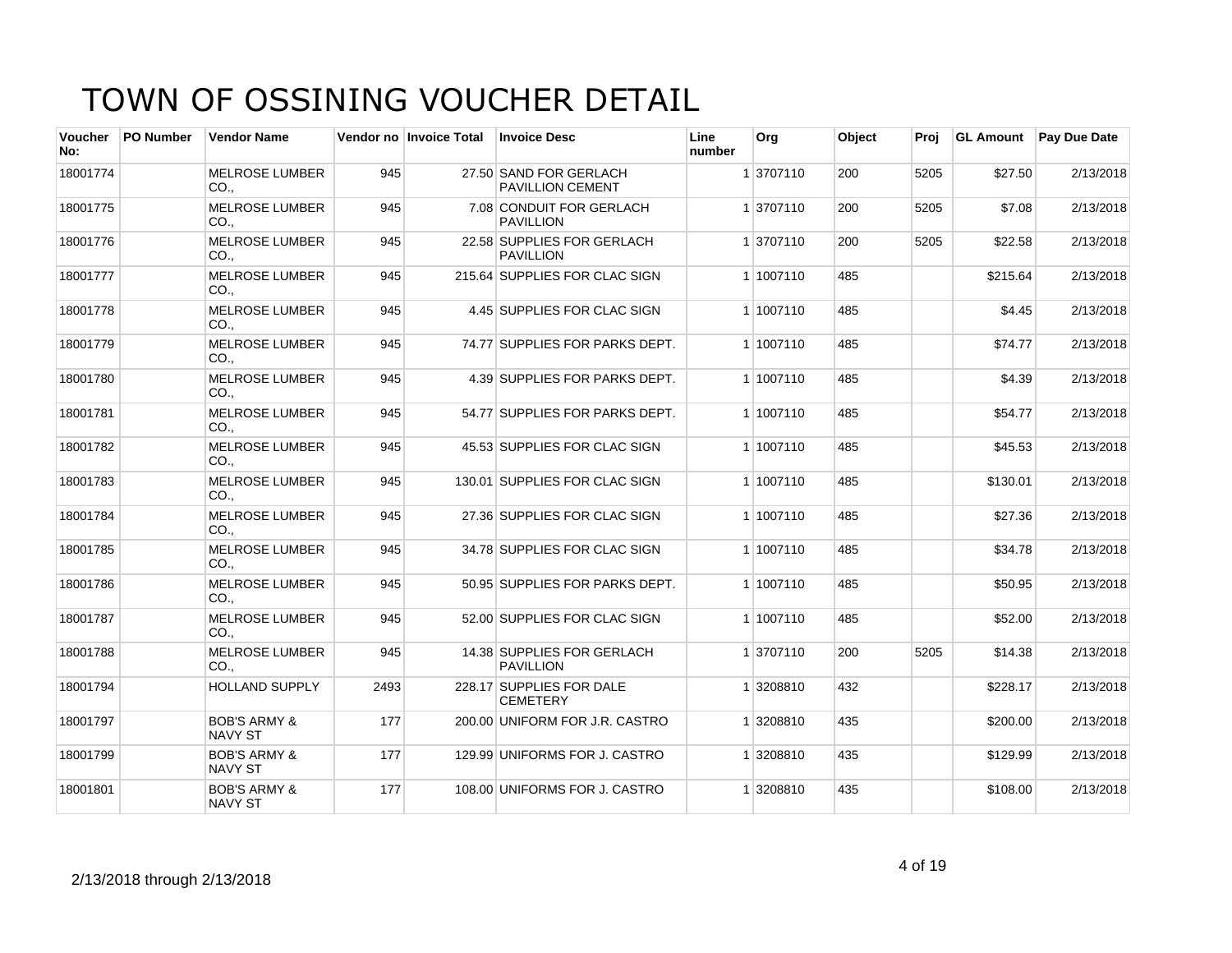| <b>Voucher</b><br>No: | <b>PO Number</b>  | <b>Vendor Name</b>                    |      | Vendor no Invoice Total | <b>Invoice Desc</b>                                                   | Line<br>number | Org       | Object | Proj | <b>GL Amount</b> | <b>Pay Due Date</b> |
|-----------------------|-------------------|---------------------------------------|------|-------------------------|-----------------------------------------------------------------------|----------------|-----------|--------|------|------------------|---------------------|
| 18001803              |                   | PARACO GAS                            | 1164 |                         | 175.65 102.9 GAL @ \$1.7070<br>PROPANE TO 104 HAVELL<br><b>STREET</b> |                | 1 3208810 | 404    |      | \$175.65         | 2/13/2018           |
| 18001808              |                   | <b>CORSI TIRE</b>                     | 344  |                         | 147.80 SERVICE TO DALE CEMETERY<br><b>EQUIPMENT</b>                   |                | 1 3208810 | 432    |      | \$147.80         | 2/13/2018           |
| 18001810              |                   | <b>HOLLAND SUPPLY</b>                 | 2493 |                         | 578.99 SUPPLIES FOR DALE<br><b>CEMETERY</b>                           |                | 1 3208810 | 432    |      | \$578.99         | 2/13/2018           |
| 18001812              |                   | <b>ADVANCE AUTO</b><br><b>PARTS</b>   | 2238 |                         | 71.74 SUPPLIES FOR DALE<br><b>CEMETERY</b>                            |                | 1 3208810 | 432    |      | \$71.74          | 2/13/2018           |
| 18001813              |                   | CONNOLLY, PETER                       | 326  |                         | 25.00 REIMBURSEMENT FOR<br>CEMETERY EXPOSITION, 1/18                  |                | 1 3208810 | 40901  |      | \$25.00          | 2/13/2018           |
| 18001814              |                   | <b>BLUETARP</b><br>FINANCIAL.         | 1828 |                         | 232.65 SUPPLIES FOR DALE<br><b>CEMETERY</b>                           |                | 1 3208810 | 432    |      | \$232.65         | 2/13/2018           |
|                       | 18001815 20180011 | GNIKSOH, LLC.                         | 2512 |                         | 1387.95 LIFTING DEVICE FOR DALE<br><b>CEMETERY</b>                    |                | 1 3208810 | 201    |      | \$1387.95        | 2/13/2018           |
|                       | 18001816 20170192 | THOMAS C.<br><b>MERRITTSL</b>         | 1512 |                         | 4540.00 DALE CEMETERY SURVEY<br><b>WORK</b>                           |                | 1 3208810 | 515    |      | \$4540.00        | 2/13/2018           |
| 18001817              |                   | <b>MELROSE LUMBER</b><br>CO.,         | 945  |                         | 35.05 SUPPLIES FOR DALE<br><b>CEMETERY</b>                            |                | 1 3208810 | 432    |      | \$35.05          | 2/13/2018           |
| 18001818              |                   | <b>OPTIMUM -</b><br><b>CABLEVISIO</b> | 1129 |                         | 29.95 DALE CEMETERY INTERNET,<br>$1/16 - 2/15$                        |                | 1 3208810 | 402    |      | \$29.95          | 2/13/2018           |
| 18001819              |                   | <b>CON EDISON</b><br><b>CORPORATE</b> | 319  |                         | 437.29 DALE CEMETERY GAS<br>CHARGES, 12/26 - 1/25                     |                | 1 3208810 | 404    |      | \$437.29         | 2/13/2018           |
| 18001820              |                   | <b>MELROSE LUMBER</b><br>CO.,         | 945  |                         | 80.44 SUPPLIES FOR PARKS DEPT.                                        |                | 1 1007110 | 485    |      | \$80.44          | 2/13/2018           |
| 18001821              |                   | <b>MELROSE LUMBER</b><br>CO.,         | 945  |                         | 44.72 SUPPLIES FOR PARKS DEPT.                                        |                | 1 1007110 | 485    |      | \$44.72          | 2/13/2018           |
| 18001822              |                   | <b>MELROSE LUMBER</b><br>CO.          | 945  |                         | 173.70 SUPPLIES FOR PARKS DEPT.                                       |                | 1 1007110 | 485    |      | \$173.70         | 2/13/2018           |
| 18001823              |                   | <b>MELROSE LUMBER</b><br>CO.          | 945  |                         | 78.20 SUPPLIES FOR RYDER SHOP                                         |                | 1 1007110 | 485    |      | \$78.20          | 2/13/2018           |
| 18001824              |                   | <b>MELROSE LUMBER</b><br>CO.,         | 945  |                         | 71.20 SUPPLIES FOR RYDER SHOP                                         |                | 1 1007110 | 485    |      | \$71.20          | 2/13/2018           |
| 18001825              |                   | <b>MELROSE LUMBER</b><br>CO.          | 945  |                         | 25.79 DUST MASKS FOR PARKS<br>DEPT.                                   |                | 1 1007110 | 485    |      | \$25.79          | 2/13/2018           |
| 18001826              |                   | <b>MELROSE LUMBER</b><br>CO.          | 945  |                         | 13.70 SUPPLIES FOR CLAC<br><b>GALLERY HANGING SYSTEM</b>              |                | 1 1007110 | 485    |      | \$13.70          | 2/13/2018           |
| 18001827              |                   | <b>MELROSE LUMBER</b><br>CO.,         | 945  |                         | 41.58 SUPPLIES FOR PARKS DEPT.                                        |                | 1 1007110 | 485    |      | \$41.58          | 2/13/2018           |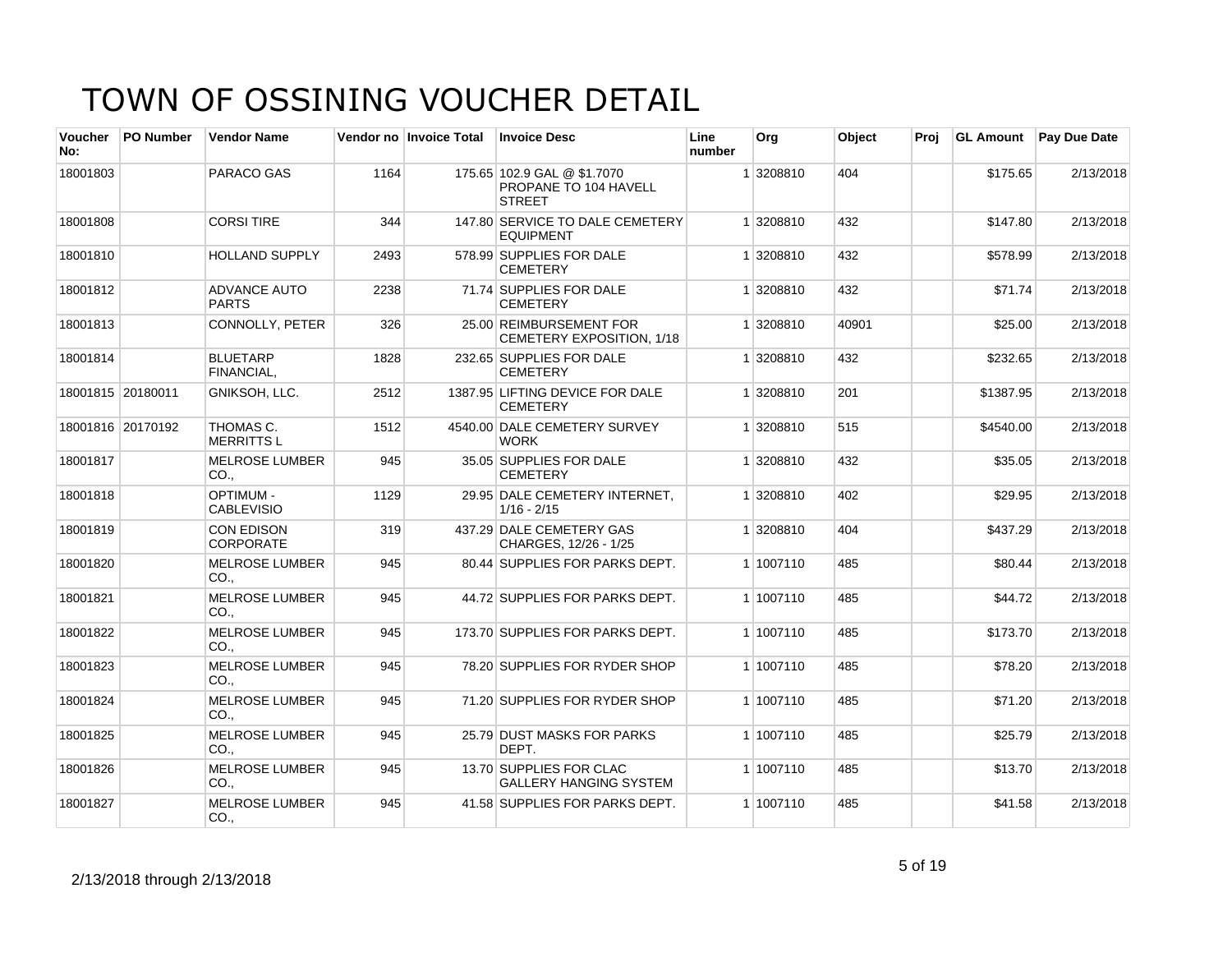| <b>Voucher</b><br>No: | <b>PO Number</b> | <b>Vendor Name</b>                        |      | Vendor no Invoice Total | <b>Invoice Desc</b>                                 | Line<br>number | Org       | Object | Proj | <b>GL Amount</b> | Pay Due Date |
|-----------------------|------------------|-------------------------------------------|------|-------------------------|-----------------------------------------------------|----------------|-----------|--------|------|------------------|--------------|
| 18001828              |                  | <b>MELROSE LUMBER</b><br>CO.,             | 945  |                         | 15.75 PLUMBING SUPPLIES FOR<br>PARKS DEPT.          |                | 1 1007110 | 485    |      | \$15.75          | 2/13/2018    |
| 18001829              |                  | <b>MELROSE LUMBER</b><br>CO.,             | 945  |                         | 62.66 SUPPLIES FOR RYDER SHOP                       |                | 1 1007110 | 485    |      | \$62.66          | 2/13/2018    |
| 18001830              |                  | <b>MELROSE LUMBER</b><br>CO.,             | 945  |                         | 12.00 SUPPLIES AT RYDER SHOP                        |                | 1 1007110 | 485    |      | \$12.00          | 2/13/2018    |
| 18001831              |                  | <b>MELROSE LUMBER</b><br>CO.,             | 945  |                         | 17.59 SUPPLIES FOR RYDER SHOP                       |                | 1 1007110 | 485    |      | \$17.59          | 2/13/2018    |
| 18001832              |                  | <b>MELROSE LUMBER</b><br>CO.              | 945  |                         | 44.48 SUPPLIES FOR RYDER SHOP                       |                | 1 1007110 | 485    |      | \$44.48          | 2/13/2018    |
| 18001833              |                  | <b>MELROSE LUMBER</b><br>CO.,             | 945  |                         | 16.19 BAGS FOR SHOP VAC                             |                | 1 1007110 | 485    |      | \$16.19          | 2/13/2018    |
| 18001836              |                  | <b>VERTUCCI</b>                           | 2201 |                         | 372.51 POWERSTROKE F                                |                | 1 3105130 | 461    |      | \$372.51         | 2/13/2018    |
| 18001837              |                  | <b>VERTUCCI</b>                           | 2201 |                         | 36.95 ANGLED TOOL FOR SHOP                          |                | 1 3105130 | 461    |      | \$36.95          | 2/13/2018    |
| 18001838              |                  | <b>VERTUCCI</b>                           | 2201 |                         | 40.95 RELAY BYPASS                                  |                | 1 3105130 | 461    |      | \$40.95          | 2/13/2018    |
| 18001839              |                  | <b>OSSINING</b><br><b>VOLUNTEER</b>       | 1149 |                         | 14112.00 REIMBURSEMENT FROM<br>CROTON, 2/1-2/28     |                | 1 6604540 | 520    |      | \$14112.00       | 2/13/2018    |
| 18001840              |                  | <b>CON EDISON</b><br><b>CORPORATE</b>     | 319  |                         | 62.59 OBCC GAS CHARGES, 12/26 -<br>1/25             |                | 1 1007110 | 404    |      | \$62.59          | 2/13/2018    |
| 18001841              |                  | GRAINGER, INC.                            | 600  |                         | 557.00 BACKPACK VACUUM FOR<br>PARKS DEPT.           |                | 1 1007110 | 485    |      | \$557.00         | 2/13/2018    |
| 18001842              |                  | <b>ORTIZ WELDING</b><br>INC.              | 1133 |                         | 75.00 SUPPLIES FOR PARKS DEPT.<br><b>VEHICLES</b>   |                | 1 1007110 | 485    |      | \$75.00          | 2/13/2018    |
| 18001843              |                  | <b>ORTIZ WELDING</b><br>INC.              | 1133 |                         | 249.00 ANCHOR BOLTS FOR<br><b>CHARGING STATIONS</b> |                | 1 3707110 | 200    | 5203 | \$83.00          | 2/13/2018    |
|                       |                  |                                           |      |                         |                                                     |                | 2 3707110 | 200    | 5204 | \$83.00          | 2/13/2018    |
|                       |                  |                                           |      |                         |                                                     |                | 3 3707110 | 200    | 5206 | \$83.00          | 2/13/2018    |
| 18001844              |                  | CALL-A-HEAD<br>CORP.                      | 232  |                         | 36.50 RENTAL OF DOG PARK UNIT,<br>$2/1 - 2/28$      |                | 1 1007110 | 485    |      | \$36.50          | 2/13/2018    |
| 18001845              |                  | <b>RIM PLUMBING &amp;</b><br><b>HEATI</b> | 1290 |                         | 198.30 SUPPLIES FOR RYDER<br><b>BATHROOM</b>        |                | 1 1007110 | 485    |      | \$198.30         | 2/13/2018    |
| 18001846              |                  | <b>RIM PLUMBING &amp;</b><br><b>HEATI</b> | 1290 |                         | 3.65 SUPPLIES FOR RYDER SHOP                        |                | 1 1007110 | 485    |      | \$3.65           | 2/13/2018    |
| 18001847              |                  | <b>RIM PLUMBING &amp;</b><br><b>HEATI</b> | 1290 |                         | 216.00 SUPPLIES FOR RYDER SHOP                      |                | 1 1007110 | 485    |      | \$216.00         | 2/13/2018    |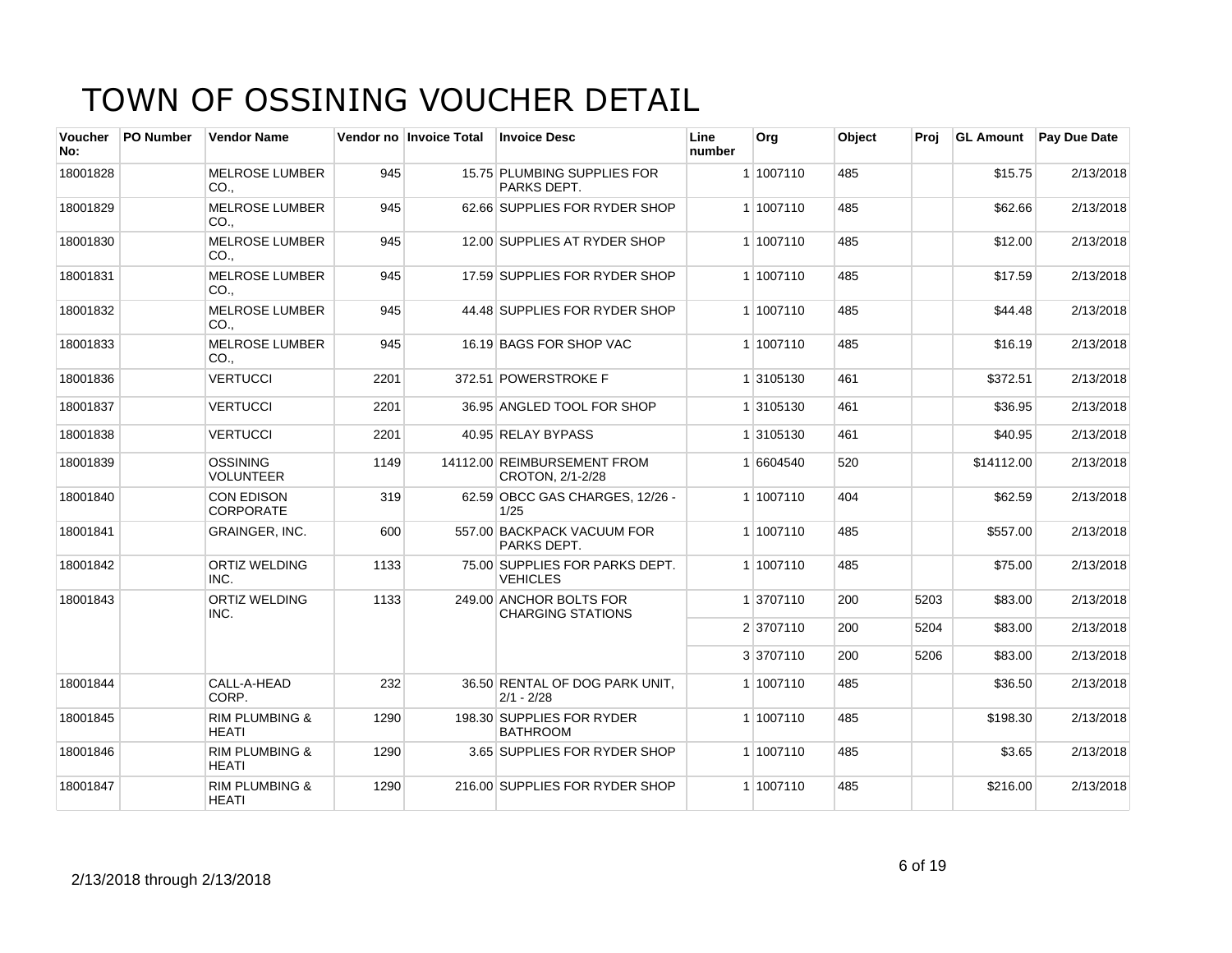| Voucher<br>No: | <b>PO Number</b>  | <b>Vendor Name</b>                        |      | Vendor no Invoice Total | <b>Invoice Desc</b>                                         | Line<br>number | Org       | Object | Proi | <b>GL Amount</b> | <b>Pay Due Date</b> |
|----------------|-------------------|-------------------------------------------|------|-------------------------|-------------------------------------------------------------|----------------|-----------|--------|------|------------------|---------------------|
| 18001848       |                   | <b>RIM PLUMBING &amp;</b><br><b>HEATI</b> | 1290 |                         | 11.30 SUPPLIES FOR RYDER SHOP                               |                | 1 1007110 | 485    |      | \$11.30          | 2/13/2018           |
| 18001849       |                   | <b>RIM PLUMBING &amp;</b><br><b>HEATI</b> | 1290 |                         | 143.85 SUPPLIES FOR RYDER SHOP                              |                | 1 1007110 | 485    |      | \$143.85         | 2/13/2018           |
| 18001850       |                   | <b>OPTIMUM -</b><br><b>CABLEVISIO</b>     | 1129 |                         | 102.01 CABLE 01/08-02/07/2018                               |                | 1 3105010 | 201    |      | \$102.01         | 2/13/2018           |
| 18001851       |                   | <b>RIM PLUMBING &amp;</b><br>HEATI        | 1290 |                         | 375.80 SUPPLIES FOR RYDER SHOP                              |                | 1 1007110 | 485    |      | \$375.80         | 2/13/2018           |
| 18001852       |                   | <b>RIM PLUMBING &amp;</b><br><b>HEATI</b> | 1290 |                         | 4.35 SUPPLIES FOR RYDER SHOP                                |                | 1 1007110 | 485    |      | \$4.35           | 2/13/2018           |
| 18001853       |                   | <b>RIM PLUMBING &amp;</b><br><b>HEATI</b> | 1290 |                         | -12.30 RETURN: SUPPLIES FOR<br>PARKS DEPT.                  |                | 1 1007110 | 485    |      | $-$12.30$        | 2/13/2018           |
| 18001854       |                   | <b>RIM PLUMBING &amp;</b><br><b>HEATI</b> | 1290 |                         | 49.25 SUPPLIES FOR RYDER SHOP                               |                | 1 1007110 | 485    |      | \$49.25          | 2/13/2018           |
| 18001855       |                   | <b>RIM PLUMBING &amp;</b><br><b>HFATI</b> | 1290 |                         | 91.90 SUPPLIES FOR RYDER SHOP                               |                | 1 1007110 | 485    |      | \$91.90          | 2/13/2018           |
| 18001856       |                   | <b>RIM PLUMBING &amp;</b><br><b>HEATI</b> | 1290 |                         | 31.15 SUPPLIES FOR RYDER SHOP                               |                | 1 1007110 | 485    |      | \$31.15          | 2/13/2018           |
| 18001857       |                   | <b>RIM PLUMBING &amp;</b><br><b>HEATI</b> | 1290 |                         | 11.75 SUPPLIES FOR RYDER SHOP<br><b>BATHROOM</b>            |                | 1 1007110 | 485    |      | \$11.75          | 2/13/2018           |
| 18001858       |                   | <b>BOB'S ARMY &amp;</b><br><b>NAVY ST</b> | 177  |                         | 40.00 GARY CECERE-SHIRTS-JULY<br>18 2017                    |                | 1 3105140 | 435    |      | \$40.00          | 2/13/2018           |
| 18001861       |                   | <b>BOB'S ARMY &amp;</b><br><b>NAVY ST</b> | 177  |                         | 150.00 M. VELARDO UNIFORM<br>ALLOWANCE - WORK BOOTS         |                | 1 1007110 | 435    |      | \$150.00         | 2/13/2018           |
| 18001862       |                   | ALL-WELD<br>PRODUCTS. C                   | 43   |                         | 320.75 ACCT #01285: RYDER SHOP<br>TANKS                     |                | 1 1007110 | 485    |      | \$320.75         | 2/13/2018           |
| 18001863       |                   | <b>BOB'S ARMY &amp;</b><br><b>NAVY ST</b> | 177  |                         | 20.00 JASON CLARK 12/13/17 XL                               |                | 1 3105140 | 435    |      | \$20.00          | 2/13/2018           |
| 18001864       |                   | <b>CIA SECURITY</b>                       | 296  |                         | 34.95 CLAC ALARM MONITORING,<br>$2/1 - 2/28$                |                | 1 1007110 | 485    |      | \$34.95          | 2/13/2018           |
| 18001865       |                   | <b>CRYSTAL ROCK</b><br><b>WATER C</b>     | 361  |                         | 99.79 WATER FOR WATER COOLER                                |                | 1 3105110 | 483    |      | \$99.79          | 2/13/2018           |
|                | 18001867 20170050 | <b>ACME AUTO</b><br><b>LEASING</b>        | 1949 |                         | 365.00 NISSAN LEAF LEASE FOR<br><b>BUILDING, 2/1 - 2/28</b> |                | 1 2003620 | 207    |      | \$365.00         | 2/13/2018           |
| 18001868       |                   | UNITED METRO<br><b>ENERGY</b>             | 1561 |                         | 605.13 12/20/17 284.7 GAL OIL                               |                | 1 3105132 | 404    |      | \$605.13         | 2/13/2018           |
| 18001869       |                   | <b>BOB'S ARMY &amp;</b><br><b>NAVY ST</b> | 177  |                         | 43.00 M. PISCOPIELLO UNIFORM<br><b>ALLOWANCE</b>            |                | 1 1007110 | 435    |      | \$43.00          | 2/13/2018           |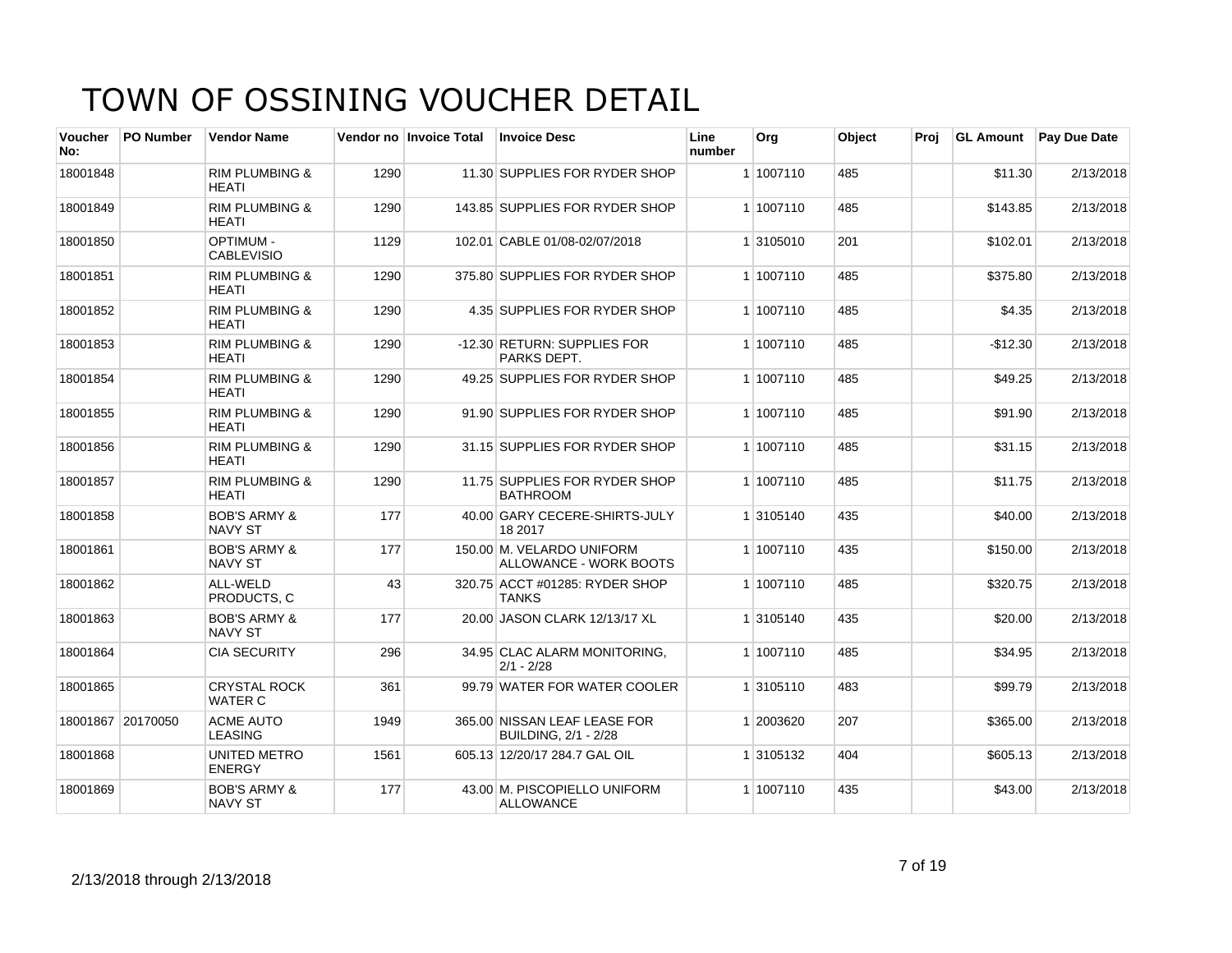| <b>Voucher</b><br>No: | <b>PO Number</b> | <b>Vendor Name</b>                        |      | Vendor no Invoice Total | <b>Invoice Desc</b>                                                   | Line<br>number | Org       | Object | Proj | <b>GL Amount</b> | Pay Due Date |
|-----------------------|------------------|-------------------------------------------|------|-------------------------|-----------------------------------------------------------------------|----------------|-----------|--------|------|------------------|--------------|
| 18001870              |                  | <b>BOB'S ARMY &amp;</b><br><b>NAVY ST</b> | 177  |                         | 128.00 M. PISCOPIELLO UNIFORM<br><b>ALLOWANCE</b>                     |                | 1 1007110 | 435    |      | \$128.00         | 2/13/2018    |
| 18001871              |                  | UNITED METRO<br><b>ENERGY</b>             | 1561 |                         | 517.96 12/13/17 OIL 249.2 GAL                                         |                | 1 3105132 | 404    |      | \$517.96         | 2/13/2018    |
| 18001873              |                  | DON - DRE<br><b>ELECTRIC</b>              | 425  |                         | 175.00 REPLACED AIR<br><b>COMPRESSOR MAIN CIRCUIT</b><br><b>BRKR</b>  |                | 1 3105132 | 432    |      | \$175.00         | 2/13/2018    |
| 18001875              |                  | <b>WINZER</b><br><b>CORPORATION</b>       | 1676 |                         | 18.16 RESTOCK PIPE FITTINGS                                           |                | 1 3105130 | 461    |      | \$18.16          | 2/13/2018    |
| 18001876              |                  | <b>SPCA OF</b><br><b>WESTCHESTER</b>      | 1427 |                         | 970.98 TOWN CHARGE FOR THE<br>MONTH OF FEB 2018                       |                | 1 2003510 | 430    |      | \$970.98         | 2/13/2018    |
| 18001877              |                  | <b>MANY'S EXPRESS</b><br>INC.             | 907  |                         | 820.00 STORAGE OF VOTING MACH.<br>FEB 2018                            |                | 1 1001450 | 43402  |      | \$820.00         | 2/13/2018    |
| 18001881              |                  | <b>PACKAGE</b><br>PAVEMENT CO.            | 1157 |                         | 630.00 HP BLACKTOP REPAIR MIX<br><b>BULK</b>                          |                | 1 3105110 | 43901  |      | \$630.00         | 2/13/2018    |
| 18001882              |                  | AMERICAN EAGLE<br><b>FUEL</b>             | 2530 |                         | 434.85 EMERGENCY OIL FILL 1/17/18                                     |                | 1 3105132 | 404    |      | \$434.85         | 2/13/2018    |
| 18001883              |                  | <b>ATLANTIC SALT.</b><br>INC.             | 96   |                         | 7198.78 SALT DELIVERY 1/31 X4 2018                                    |                | 1 3105142 | 415    |      | \$7198.78        | 2/13/2018    |
| 18001888              |                  | <b>RICOH AMERICA</b><br>CORP.             | 1287 |                         | 5.92 COPIER                                                           |                | 1 3105010 | 201    |      | \$5.92           | 2/13/2018    |
| 18001890              |                  | ALL-WELD<br>PRODUCTS, C                   | 43   |                         | 24.00 PARTS BALANCE                                                   |                | 1 3105130 | 461    |      | \$24.00          | 2/13/2018    |
| 18001892              |                  | <b>PARTSMASTER</b><br><b>DIVISION</b>     | 1937 |                         | 658.34 CRYONITRIDE STEP BIT<br><b>CRYO-DRAP PLUS SET</b>              |                | 1 3105130 | 461    |      | \$658.34         | 2/13/2018    |
| 18001894              |                  | <b>CON EDISON</b><br><b>CORPORATE</b>     | 319  |                         | 33.42 GAS BILL CON ED 12/26/17-<br>1/25/18                            |                | 1 4508120 | 403    |      | \$33.42          | 2/13/2018    |
| 18001901              |                  | <b>ALL-MAKES PUMP &amp;</b><br>MOT        | 41   |                         | 2725.00 SERV 1/29/18 11 SWR PMP<br>AND SOLONOID SWTCH<br><b>NSTRD</b> |                | 1 4508120 | 456    |      | \$2725.00        | 2/13/2018    |
| 18001902              |                  | <b>ALL-MAKES PUMP &amp;</b><br><b>MOT</b> | 41   |                         | 4770.00 COMPLETE OVERHAUL<br><b>HYDROMATIC PARKER BALE</b>            |                | 1 4508120 | 456    |      | \$4770.00        | 2/13/2018    |
| 18001905              |                  | <b>ATLANTIC</b>                           | 2007 |                         | 137.50 WW FLUID PREMIX                                                |                | 1 3105132 | 432    |      | \$137.50         | 2/13/2018    |
| 18001908              |                  | NYS DEPT OF LBR<br><b>DIV</b>             | 1092 |                         | 75.00 1/19/18 ST INSP 2YR EXTRNL<br><b>BOILER</b>                     |                | 1 3105132 | 432    |      | \$75.00          | 2/13/2018    |
| 18001911              |                  | <b>BOB'S ARMY &amp;</b><br><b>NAVY ST</b> | 177  |                         | 30.00 J. ORLANDO HOODED SWEAT<br><b>SHIRT</b>                         |                | 1 3105140 | 435    |      | \$30.00          | 2/13/2018    |
| 18001914              |                  | <b>CHOICE</b><br><b>DISTRIBUTION</b>      | 293  |                         | 346.30 LAMP AND CLEANER                                               |                | 1 3105132 | 432    |      | \$346.30         | 2/13/2018    |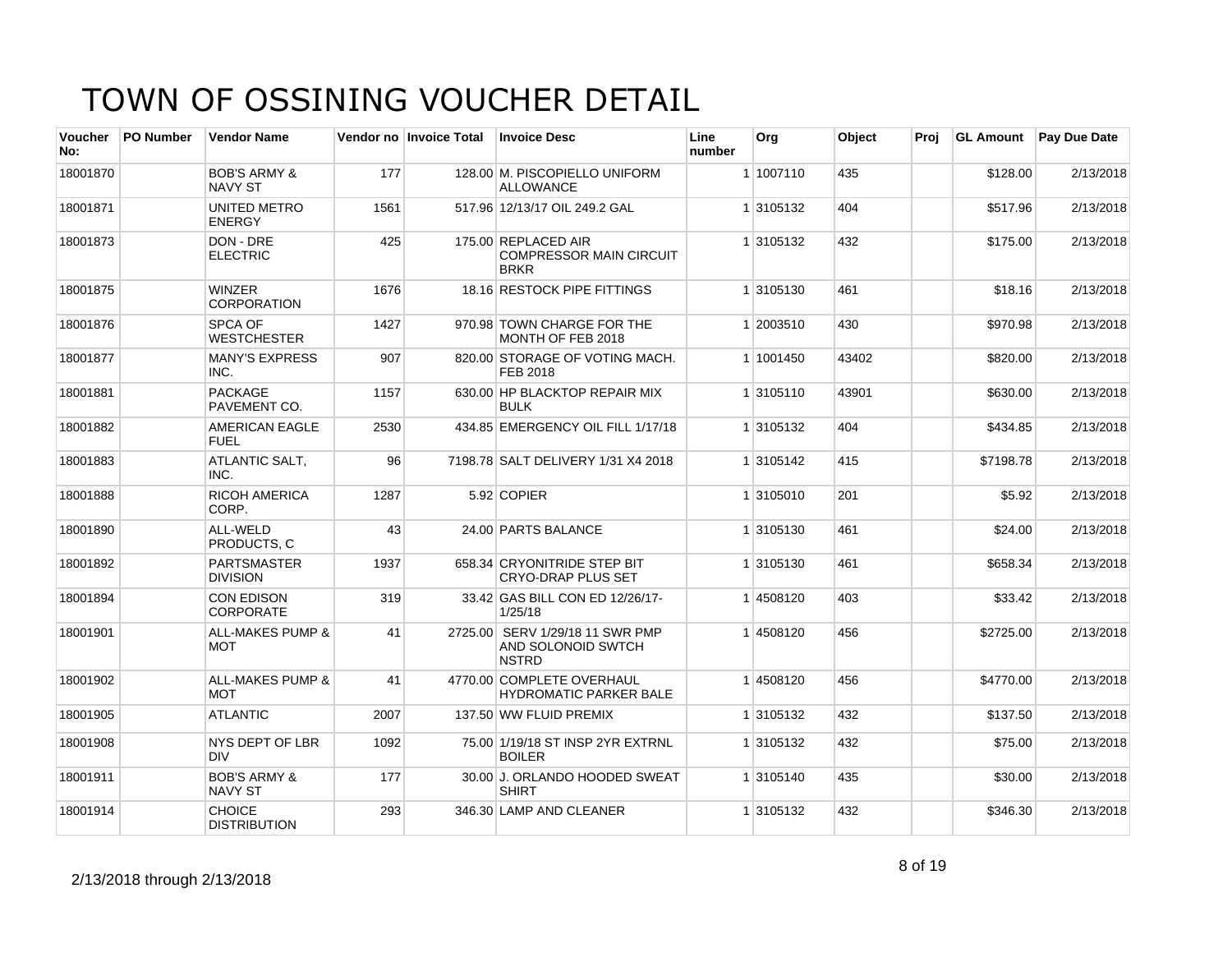| <b>Voucher</b><br>No: | <b>PO Number</b> | <b>Vendor Name</b>                     |      | Vendor no Invoice Total | <b>Invoice Desc</b>                                                | Line<br>number | Org       | Object | Proj | <b>GL Amount</b> | <b>Pay Due Date</b> |
|-----------------------|------------------|----------------------------------------|------|-------------------------|--------------------------------------------------------------------|----------------|-----------|--------|------|------------------|---------------------|
| 18001915              |                  | CINTAS CORP.                           | 299  |                         | 171.27 MISCL ITEMS OFFICE AND<br><b>GARAGE</b>                     |                | 1 3105110 | 432    |      | \$171.27         | 2/13/2018           |
| 18001916              |                  | <b>MOMAR</b><br><b>INCORPORATED</b>    | 1785 |                         | 756.87 TWENTY-S, SPEEDY SOLVE,<br><b>EVER SOAK</b>                 |                | 1 3105132 | 432    |      | \$756.87         | 2/13/2018           |
| 18001917              |                  | <b>SUBURBAN</b><br><b>CARTING</b>      | 1758 |                         | 41250.00 RESIDENTIAL GARBAGE 2/1-<br>2/28/18                       |                | 1 6508160 | 523    |      | \$41250.00       | 2/13/2018           |
| 18001921              |                  | <b>OSSINING LAWN</b><br><b>MOWER</b>   | 1140 |                         | 330.74 PREVIOUS INV # 112162.<br>113546, 512364 YR2017             |                | 1 3105140 | 456    |      | \$330.74         | 2/13/2018           |
| 18001922              |                  | <b>CAMEROTA TRUCK</b><br><b>PARTS</b>  | 235  |                         | 890.66 ORIGINAL INV NUM 6053526<br>12/19/17                        |                | 1 3105130 | 461    |      | \$890.66         | 2/13/2018           |
| 18001924              |                  | HARNISCHFEGER.<br><b>HENRY</b>         | 2534 |                         | 7524.34 REFUND OF OVERPAYMENT-<br><b>75 RIDGECREST DRIVE</b>       |                | 1 100     | 0692   |      | \$7524.34        | 2/13/2018           |
| 18001925              |                  | AXELROD, SHARON<br>& PE                | 2535 |                         | 2940.26 REFUND OF OVERPAYMENT-<br>117 FULLER ROAD                  |                | 1 100     | 0692   |      | \$2940.26        | 2/13/2018           |
| 18001926              |                  | DELANO, MAUREEN<br>& MA                | 2536 |                         | 1982.00 REFUND OF OVERPAYMENT-<br>1486 PLEASANTVILLE ROAD          |                | 1 100     | 0692   |      | \$1982.00        | 2/13/2018           |
| 18001927              |                  | <b>WILKS, RON</b>                      | 2537 |                         | 1044.59 REFUND OF OVERPAYMENT-<br>60 SPRING POND DR                |                | 1 100     | 0692   |      | \$1044.59        | 2/13/2018           |
| 18001928              |                  | ZURAKHINSKY,<br><b>VICTOR</b>          | 2538 |                         | 2151.62 REFUND OF OVERPAYMENT-<br><b>25 MEADOWBROOK DRIVE</b>      |                | 1 100     | 0692   |      | \$2151.62        | 2/13/2018           |
| 18001929              |                  | <b>DESANTIS-</b><br><b>WHITAKER, C</b> | 2539 |                         | 2019.92 REFUND OF OVERPAYMENT-<br><b>14 MAURICE AVENUE</b>         |                | 1 100     | 0692   |      | \$2019.92        | 2/13/2018           |
| 18001930              |                  | HANS, RANDY                            | 2540 |                         | 801.05 REFUND OF OVERPAYMENT-<br>83 WOODS BROOKE<br><b>TERRACE</b> |                | 1 100     | 0692   |      | \$801.05         | 2/13/2018           |
| 18001931              |                  | CASPER, MICHAEL<br>& ST                | 2541 |                         | 3820.50 REFUND OF OVERPAYMENT-<br>84 CHERRY HILL COURT             |                | 1 100     | 0692   |      | \$3820.50        | 2/13/2018           |
| 18001932              |                  | PALAZZO, FRANK &<br>DAL                | 2542 |                         | 876.21 REFUND OF OVERPAYMENT-<br>27 SPRING POND DRIVE              |                | 1 100     | 0692   |      | \$876.21         | 2/13/2018           |
| 18001933              |                  | MAK, YALI & KIT                        | 2543 |                         | 2489.80 REFUND OF OVERPAYMENT-<br><b>288 SOUTH STATE ROAD</b>      |                | 1 100     | 0692   |      | \$2489.80        | 2/13/2018           |
| 18001934              |                  | TUNG, ANDREW                           | 2544 |                         | 33.18 REFUND OF OVERPAYMENT-<br>588 SCARBOROUGH ROAD               |                | 1 100     | 0692   |      | \$33.18          | 2/13/2018           |
| 18001935              |                  | DUFFY, SUSAN                           | 2545 |                         | 1054.68 REFUND OF OVERPAYMENT-<br><b>LONG HILL ROAD WEST</b>       |                | 1 100     | 0692   |      | \$1054.68        | 2/13/2018           |
| 18001936              |                  | DUFFY, SUSAN                           | 2545 |                         | 3505.57 REFUND OF OVERPAYMENT-<br>909 LONG HILL RD WEST            |                | 1 100     | 0692   |      | \$3505.57        | 2/13/2018           |
| 18001937              |                  | <b>WEST, ANDREA</b>                    | 2546 |                         | 706.06 REFUND OF OVERPAYMENT-<br>203 HORSESHOE CIRCLE              |                | 1 100     | 0692   |      | \$706.06         | 2/13/2018           |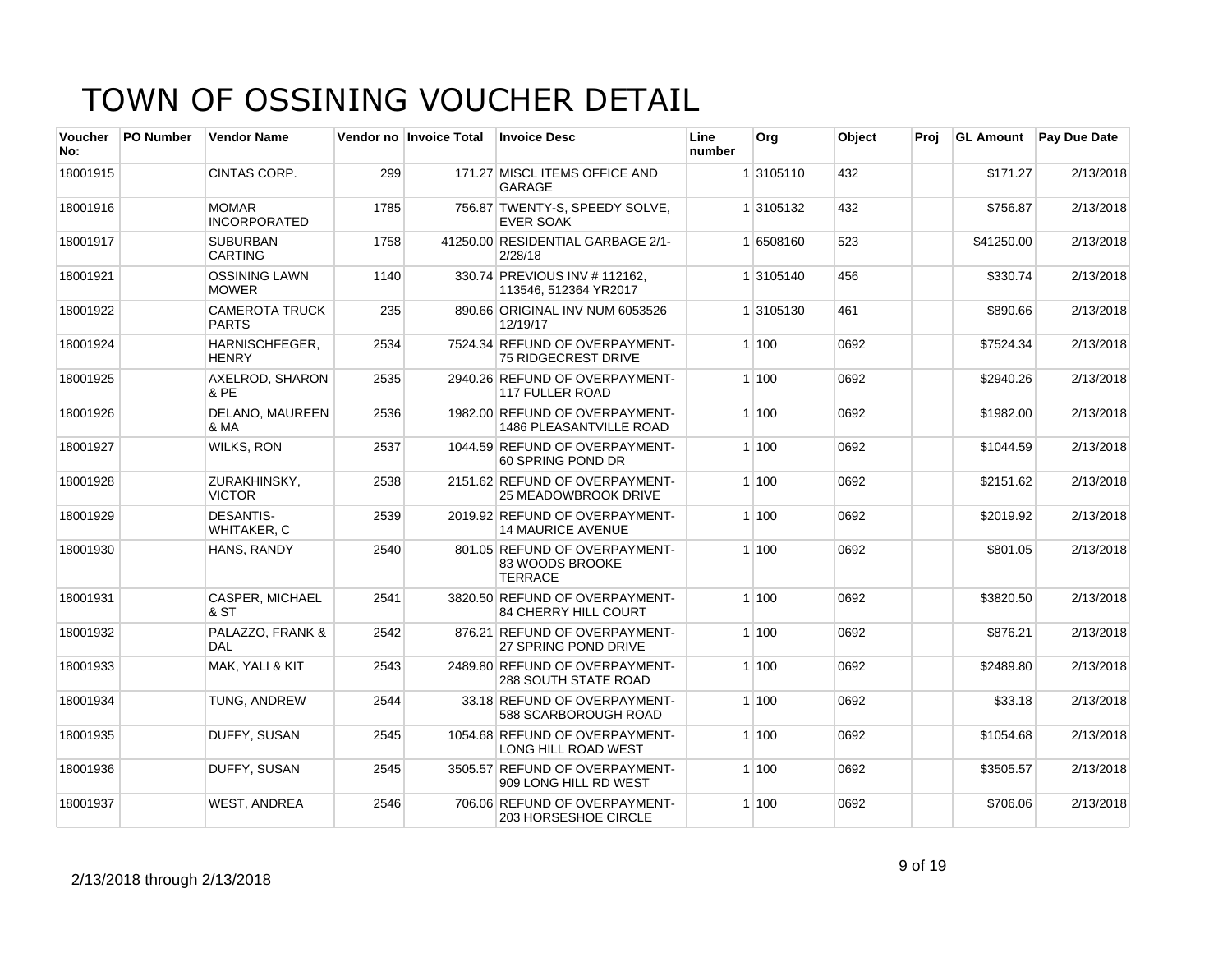| <b>Voucher</b><br>No: | <b>PO Number</b> | <b>Vendor Name</b>                        |      | Vendor no Invoice Total | <b>Invoice Desc</b>                                         | Line<br>number | Org   | Object | Proi | <b>GL Amount</b> | <b>Pay Due Date</b> |
|-----------------------|------------------|-------------------------------------------|------|-------------------------|-------------------------------------------------------------|----------------|-------|--------|------|------------------|---------------------|
| 18001938              |                  | SNYDER, BARBARA                           | 2547 |                         | 1833.98 REFUND OF OVERPAYMENT-<br><b>45 ORCHARD ROAD</b>    |                | 1 100 | 0692   |      | \$1833.98        | 2/13/2018           |
| 18001939              |                  | <b>WILLIAMS LEAVITT.</b><br>AM            | 2548 |                         | 1822.98 REFUND OF OVERPAYMENT-<br><b>19 JUSTAMERE DRIVE</b> |                | 1 100 | 0692   |      | \$1822.98        | 2/13/2018           |
| 18001940              |                  | <b>PAULINE, ROBERT</b><br>& KA            | 2549 |                         | 2357.89 REFUND OF OVERPAYMENT-<br><b>46 FIRST AVENUE</b>    |                | 1 100 | 0692   |      | \$2357.89        | 2/13/2018           |
| 18001941              |                  | MILCH, DAN                                | 2550 |                         | 1023.70 REFUND OF OVERPAYMENT-<br><b>16 BRIDLE PATH</b>     |                | 1 100 | 0692   |      | \$1023.70        | 2/13/2018           |
| 18001942              |                  | LINDSEY-ADLER,<br><b>DIANE</b>            | 2551 |                         | 2437.04 REFUND OF OVERPAYMENT-<br>133 CEDAR LANE            |                | 1 100 | 0692   |      | \$2437.04        | 2/13/2018           |
| 18001943              |                  | LEI, XIAO-LEI                             | 2552 |                         | 2579.83 REFUND OF OVERPAYMENT-<br>55 OLD SLEEPY HOLLOW RD   |                | 1 100 | 0692   |      | \$2579.83        | 2/13/2018           |
| 18001944              |                  | <b>DUGUET, NOEL &amp;</b><br><b>MARIA</b> | 2553 |                         | 2580.35 REFUND OF OVERPAYMENT-7<br><b>ELIZABETH COURT</b>   |                | 1 100 | 0692   |      | \$2580.35        | 2/13/2018           |
| 18001945              |                  | ALENSTEIN, ALEC                           | 2554 |                         | 2889.99 REFUND OF OVERPAYMENT-<br><b>28 WALNUT PLACE</b>    |                | 1 100 | 0692   |      | \$2889.99        | 2/13/2018           |
| 18001946              |                  | <b>KARP, LAWRENCE</b><br>М.               | 2555 |                         | 3418.08 REFUND OF OVERPAYMENT-<br>16 CHERRY HILL COURT      |                | 1 100 | 0692   |      | \$3418.08        | 2/13/2018           |
| 18001947              |                  | <b>CUBISINO.</b><br><b>MARJORIE</b>       | 2556 |                         | 1415.25 REFUND OF OVERPAYMENT-<br>51 HUDSON WATCH DRIVE     |                | 1 100 | 0692   |      | \$1415.25        | 2/13/2018           |
| 18001948              |                  | TERRACCIANO.<br>PAUL J                    | 2557 |                         | 3821.78 REFUND OF OVERPAYMENT-<br>924 PLEASANTVILLE ROAD    |                | 1 100 | 0692   |      | \$3821.78        | 2/13/2018           |
| 18001949              |                  | <b>BOLL, BARBARA E.</b>                   | 2558 |                         | 1409.78 REFUND OF OVERPAYMENT-9<br><b>RIDGEVIEW DRIVE</b>   |                | 1 100 | 0692   |      | \$1409.78        | 2/13/2018           |
| 18001950              |                  | SAFIAN, CRAIG W.                          | 2559 |                         | 4951.89 REFUND OF OVERPAYMENT-<br>75 LAW ROAD               |                | 1 100 | 0692   |      | \$4951.89        | 2/13/2018           |
| 18001951              |                  | HOOPER, JOHN P.                           | 2560 |                         | 5093.86 REFUND OF OVERPAYMENT-<br>21 ADMIRAL WORDENS LANE   |                | 1 100 | 0692   |      | \$5093.86        | 2/13/2018           |
| 18001952              |                  | COHEN, STEVEN                             | 2561 |                         | 5542.99 REFUND OF OVERPAYMENT-<br><b>11 MAGNOLIA ROAD</b>   |                | 1 100 | 0692   |      | \$5542.99        | 2/13/2018           |
| 18001953              |                  | <b>SUAREZ, RICHARD</b><br>Τ.              | 2562 |                         | 6559.50 REFUND OF OVERPAYMENT-<br>36 HIDDEN OAK ROAD        |                | 1 100 | 0692   |      | \$6559.50        | 2/13/2018           |
| 18001954              |                  | <b>ROHDE, CHRISTINE</b>                   | 2563 |                         | 3717.37 REFUND OF OVERPAYMENT-<br>369 LONG HILL ROAD EAST   |                | 1 100 | 0692   |      | \$3717.37        | 2/13/2018           |
| 18001955              |                  | HOFFMAN.<br><b>TIMOTHY</b>                | 2564 |                         | 2631.76 REFUND OF OVERPAYMENT-<br>19 RIVERVIEW FARM ROAD    |                | 1 100 | 0692   |      | \$2631.76        | 2/13/2018           |
| 18001956              |                  | PESKOE, ANDREW<br><b>CHARL</b>            | 2565 |                         | 7969.16 REFUND OF OVERPAYMENT-<br>200 SCARBOROUGH ROAD      |                | 1 100 | 0692   |      | \$7969.16        | 2/13/2018           |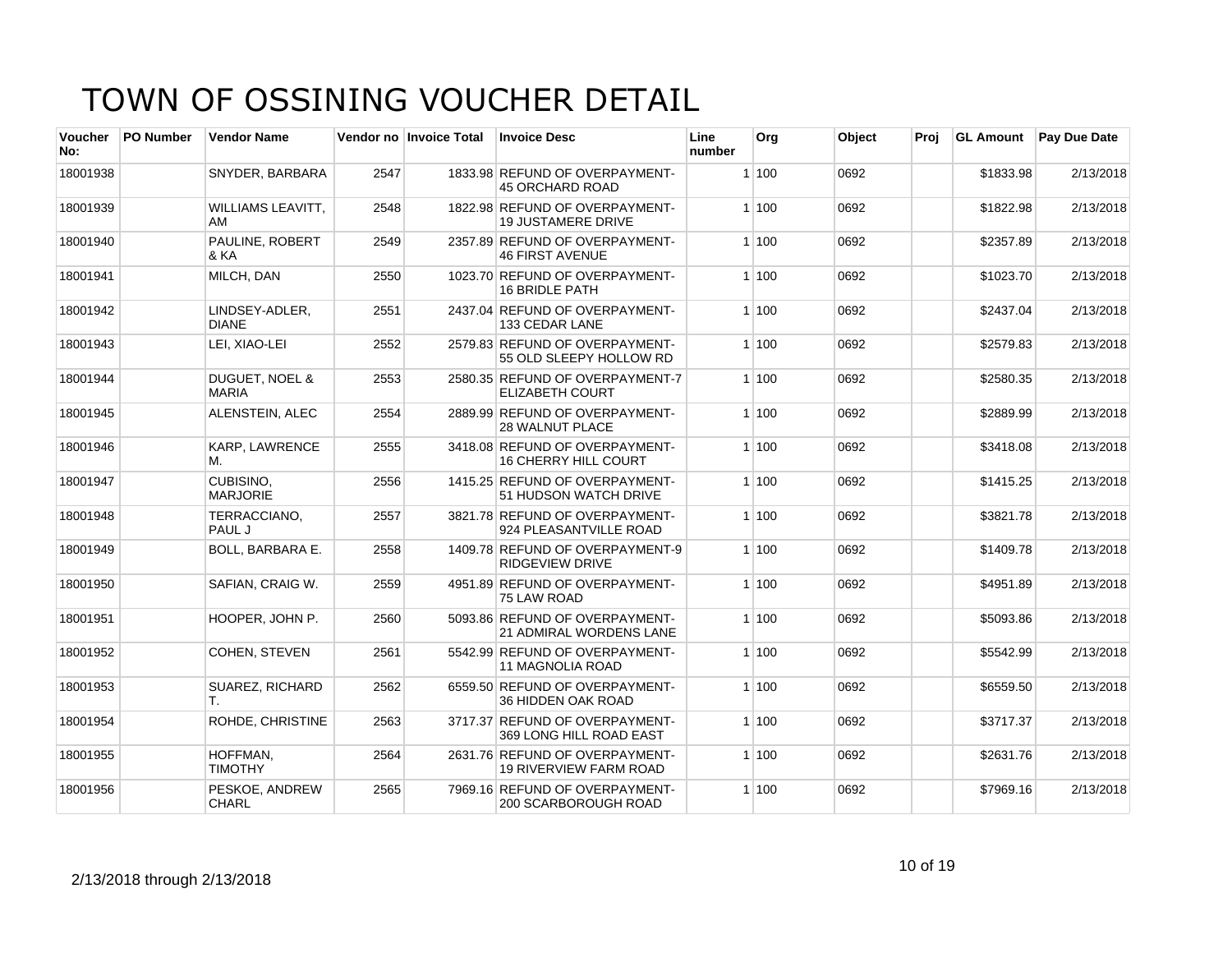| <b>Voucher</b><br>No: | <b>PO Number</b> | <b>Vendor Name</b>                    |      | Vendor no Invoice Total | <b>Invoice Desc</b>                                            | Line<br>number | Org       | Object | Proi | <b>GL Amount</b> | <b>Pay Due Date</b> |
|-----------------------|------------------|---------------------------------------|------|-------------------------|----------------------------------------------------------------|----------------|-----------|--------|------|------------------|---------------------|
| 18001957              |                  | WILLNER, SUSAN P.                     | 2566 |                         | 2835.14 REFUND OF OVERPAYMENT-<br>365 PINE ROAD                |                | 1 100     | 0692   |      | \$2835.14        | 2/13/2018           |
| 18001958              |                  | OMIN. ROBERTA R.                      | 2567 |                         | 952.12 REFUND OF OVERPAYMENT-<br><b>151 CLUB COURT</b>         |                | 1 100     | 0692   |      | \$952.12         | 2/13/2018           |
| 18001959              |                  | ROGERS.<br><b>MARYBETH</b>            | 2568 |                         | 6963.82 REFUND OF OVERPAYMENT-<br><b>142 HIRST ROAD</b>        |                | 1 100     | 0692   |      | \$6963.82        | 2/13/2018           |
| 18001960              |                  | FINE, ELLEN C.                        | 2569 |                         | 2989.79 REFUND OF OVERPAYMENT-<br>29 BEECHWOOD WAY             |                | 1 100     | 0692   |      | \$2989.79        | 2/13/2018           |
| 18001961              |                  | VOEVODKIN,<br><b>GEORGE</b>           | 2570 |                         | 1326.72 REFUND OF OVERPAYMENT-<br><b>48 MORNINGSIDE DRIVE</b>  |                | 1 100     | 0692   |      | \$1326.72        | 2/13/2018           |
| 18001962              |                  | <b>MACKEY, MAUREEN</b>                | 2571 |                         | 2492.83 REFUND OF OVERPAYMENT-<br><b>84 FRAME ROAD</b>         |                | 1 100     | 0692   |      | \$2492.83        | 2/13/2018           |
| 18001963              |                  | CHANG, LISA A.                        | 2572 |                         | 1477.32 REFUND OF OVERPAYMENT-<br><b>83 STONE AVENUE</b>       |                | 1 100     | 0692   |      | \$1477.32        | 2/13/2018           |
| 18001964              |                  | GOLD, DANIEL A.                       | 2573 |                         | 2193.34 REFUND OF OVERPAYMENT-<br>181 HOLBROOK ROAD            |                | 1 100     | 0692   |      | \$2193.34        | 2/13/2018           |
| 18001965              |                  | GOLD, DANIEL A.                       | 2573 |                         | 4627.59 REFUND OF OVERPAYMENT-<br><b>15 CHESTNUT HILL LANE</b> |                | 1100      | 0692   |      | \$4627.59        | 2/13/2018           |
| 18001966              |                  | <b>BRAHMADESAM,</b><br><b>NITHYA</b>  | 2574 |                         | 3444.19 REFUND OF OVERPAYMENT-5<br><b>KELLY COURT</b>          |                | 1 100     | 0692   |      | \$3444.19        | 2/13/2018           |
| 18001967              |                  | LINARES, MANUEL<br>А.                 | 2575 |                         | 7733.72 REFUND OF OVERPAYMENT-<br>114 RIDGECREST ROAD          |                | 1 100     | 0692   |      | \$7733.72        | 2/13/2018           |
| 18001968              |                  | <b>WEINER, RICHARD</b>                | 2576 |                         | 2230.94 REFUND OF OVERPAYMENT-<br><b>14 HORSECHESTNUT ROAD</b> |                | 1 100     | 0692   |      | \$2230.94        | 2/13/2018           |
| 18001969              |                  | DIMELLA, LORNA M.                     | 2577 |                         | 2855.24 REFUND OF OVERPAYMENT-<br><b>83 HAWTHORN PLACE</b>     |                | 1 100     | 0692   |      | \$2855.24        | 2/13/2018           |
| 18001971              |                  | <b>GROGINSKY.</b><br><b>WILLIAM S</b> | 2578 |                         | 1538.96 REFUND OF OVERPAYMENT-<br><b>81 MYSTIC DRIVE</b>       |                | 1 100     | 0692   |      | \$1538.96        | 2/13/2018           |
| 18001973              |                  | MCCAFFERY, PAUL<br>D.                 | 2579 |                         | 15246.25 REFUND OF OVERPAYMENT-<br>61 RIVER ROAD               |                | 1 100     | 0692   |      | \$15246.25       | 2/13/2018           |
| 18001978              |                  | <b>WELLS FARGO</b><br><b>HOME MOR</b> | 1629 |                         | 1735.90 REFUND OF OVERPAYMENT-<br><b>28 MINKEL RD-KRANITZ</b>  |                | 1 100     | 0692   |      | \$1735.90        | 2/13/2018           |
| 18001982              |                  | COOPER, CRAIG                         | 335  |                         | 1050.00 TV & WEB ENCODING,<br>OCTOBER-DECEMBER 2017            |                | 1 1001650 | 400    |      | \$1050.00        | 2/13/2018           |
| 18001984              |                  | <b>VILLAGE OF</b><br><b>OSSINING</b>  | 1607 |                         | 149252.00 2017 SEWER IMA CHARGES                               |                | 1 4508120 | 520    |      | \$149252.00      | 2/13/2018           |
| 18002021              |                  | LUCY'S PIZZA                          | 874  |                         | 52.50 LUNCH FOR IMA MEETING.<br>1/31/2018                      |                | 1 1001620 | 409    |      | \$52.50          | 2/13/2018           |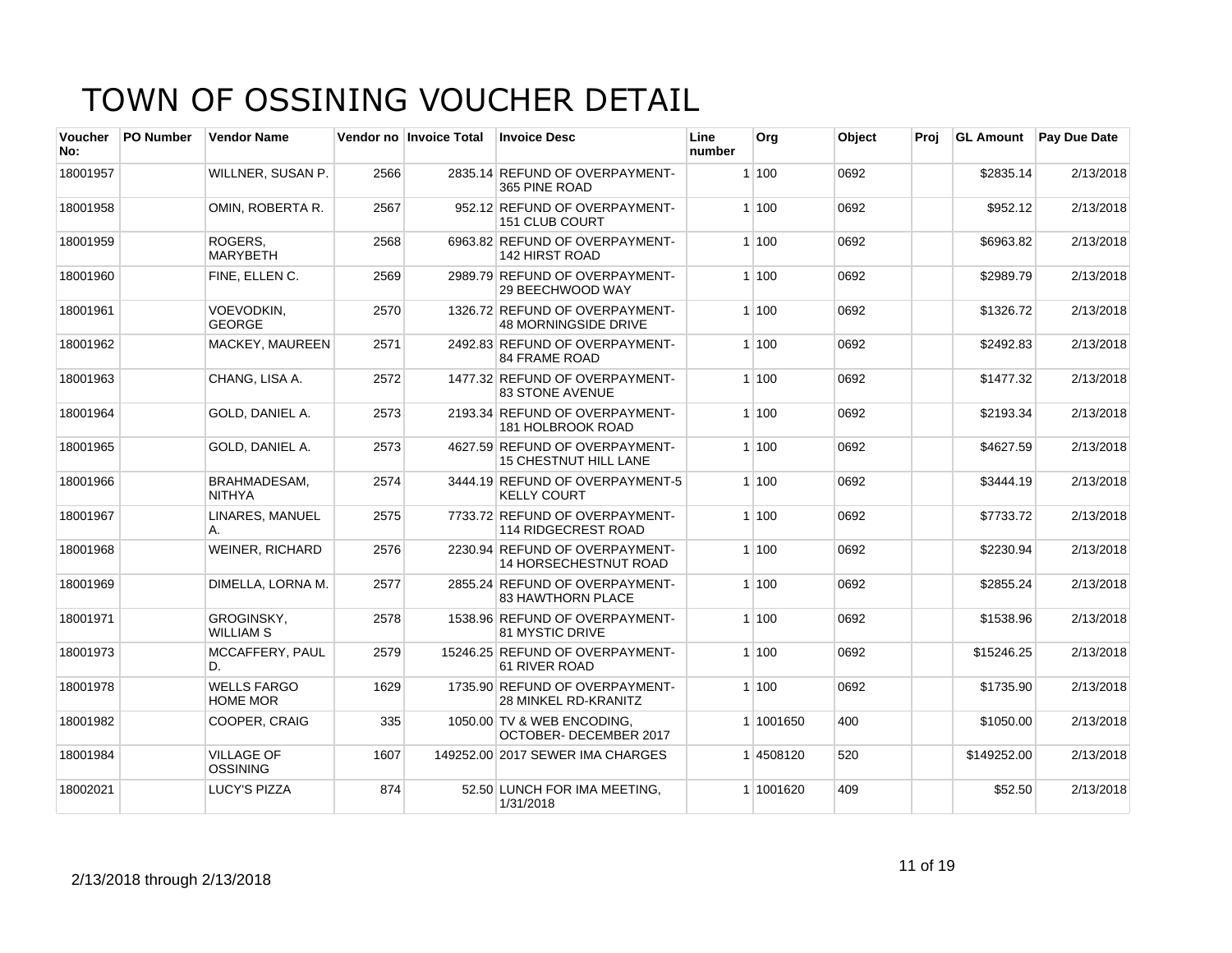| Voucher<br>No: | <b>PO Number</b> | <b>Vendor Name</b>                    |      | Vendor no Invoice Total | <b>Invoice Desc</b>                                        | Line<br>number | Org       | Object | Proi | <b>GL Amount</b> | <b>Pay Due Date</b> |
|----------------|------------------|---------------------------------------|------|-------------------------|------------------------------------------------------------|----------------|-----------|--------|------|------------------|---------------------|
| 18002022       |                  | ZACHACZ.<br><b>MADELINE</b>           | 1729 |                         | 40.00 REIMBURSEMENT FOR<br>RADON TEST #4198297312          |                | 1 1007110 | 413    |      | \$40.00          | 2/13/2018           |
| 18002023       |                  | PATCHEN STENO<br><b>SERVIC</b>        | 1174 |                         | 260.00 STENOGRAPHER SERVICES,<br>P V. CALLENDUELLO 1/26/18 |                | 1 1001110 | 453    |      | \$260.00         | 2/13/2018           |
| 18002027       |                  | JEFFRIES, PAUL                        | 1793 |                         | 75.00 ART CLASS                                            |                | 1 1006772 | 409    |      | \$75.00          | 2/13/2018           |
| 18002028       |                  | JEFFRIES. PAUL                        | 1793 |                         | 75.00 ART CLASS                                            |                | 1 1006772 | 409    |      | \$75.00          | 2/13/2018           |
| 18002029       |                  | JEFFRIES, PAUL                        | 1793 |                         | 75.00 ART CLASS                                            |                | 1 1006772 | 409    |      | \$75.00          | 2/13/2018           |
| 18002030       |                  | <b>KELLY, CAMERON</b>                 | 779  |                         | 70.00 DANCE CLASS                                          |                | 1 1006772 | 409    |      | \$70.00          | 2/13/2018           |
| 18002031       |                  | <b>KELLY, CAMERON</b>                 | 779  |                         | 70.00 DANCE CLASS                                          |                | 1 1006772 | 409    |      | \$70.00          | 2/13/2018           |
| 18002032       |                  | <b>KELLY, CAMERON</b>                 | 779  |                         | 70.00 DANCE CLASS                                          |                | 1 1006772 | 409    |      | \$70.00          | 2/13/2018           |
| 18002033       |                  | KLEIN, DEBORAH                        | 792  |                         | 294.00 SENIOR SOCIAL WORKER,<br>14HRS @ \$21/HR            |                | 1 1006772 | 409    |      | \$294.00         | 2/13/2018           |
| 18002034       |                  | <b>KLEIN, DEBORAH</b>                 | 792  |                         | 420.00 SENIOR SOCIAL WORKER.<br>20HRS @ \$21/HR            |                | 1 1006772 | 409    |      | \$420.00         | 2/13/2018           |
| 18002035       |                  | KLEIN, DEBORAH                        | 792  |                         | 178.50 SENIOR SOCIAL WORKER,<br>8.5HRS @ \$21/HR           |                | 1 1006772 | 409    |      | \$178.50         | 2/13/2018           |
| 18002036       |                  | KLEIN, DEBORAH                        | 792  |                         | 420.00 SENIOR SOCIAL WORKER,<br>20HRS @ \$21/HR            |                | 1 1006772 | 409    |      | \$420.00         | 2/13/2018           |
| 18002037       |                  | <b>KLEIN, DEBORAH</b>                 | 792  |                         | 294.00 SENIOR SOCIAL WORKER.<br>14HRS @ \$21/HR            |                | 1 1006772 | 409    |      | \$294.00         | 2/13/2018           |
| 18002038       |                  | ASARO, KATHY                          | 87   |                         | 14.90 REIMBURSEMENT- DOLLAR<br>WORLD, TABLECLOTHS          |                | 1 1006770 | 201    |      | \$14.90          | 2/13/2018           |
| 18002039       |                  | ASARO, KATHY                          | 87   |                         | 12.42 REIMBURSEMENT- DOLLAR<br><b>WORLD TABLECLOTHS</b>    |                | 1 1006770 | 201    |      | \$12.42          | 2/13/2018           |
| 18002040       |                  | <b>CORSI TIRE</b>                     | 344  |                         | 384.00 TIRES FOR CAR #6 (TRANSIT)                          |                | 1 1006772 | 455    |      | \$384.00         | 2/13/2018           |
| 18002041       |                  | <b>NYS MAGISTRATES</b><br><b>ASSO</b> | 1101 |                         | 180.00 2018 ANNUAL DUES FOR<br><b>JUDGE REISMAN</b>        |                | 1 1001110 | 409    |      | \$180.00         | 2/13/2018           |
| 18002042       |                  | <b>ADVANCE AUTO</b><br><b>PARTS</b>   | 2238 |                         | 37.90 PARTS FOR CAR #6 (TRANSIT)                           |                | 1 1006772 | 455    |      | \$37.90          | 2/13/2018           |
| 18002043       |                  | <b>ADVANCE AUTO</b><br><b>PARTS</b>   | 2238 |                         | 15.92 PARTS FOR VAN #7                                     |                | 1 1006772 | 455    |      | \$15.92          | 2/13/2018           |
| 18002044       |                  | STAPLES INC. &<br><b>SUBSI</b>        | 1439 |                         | 45.44 COPY PAPER                                           |                | 1 1001110 | 406    |      | \$45.44          | 2/13/2018           |
| 18002045       |                  | STAPLES INC. &<br><b>SUBSI</b>        | 1439 |                         | 104.97 3 HONEYWELL SPACE<br><b>HEATERS</b>                 |                | 1 1001110 | 406    |      | \$104.97         | 2/13/2018           |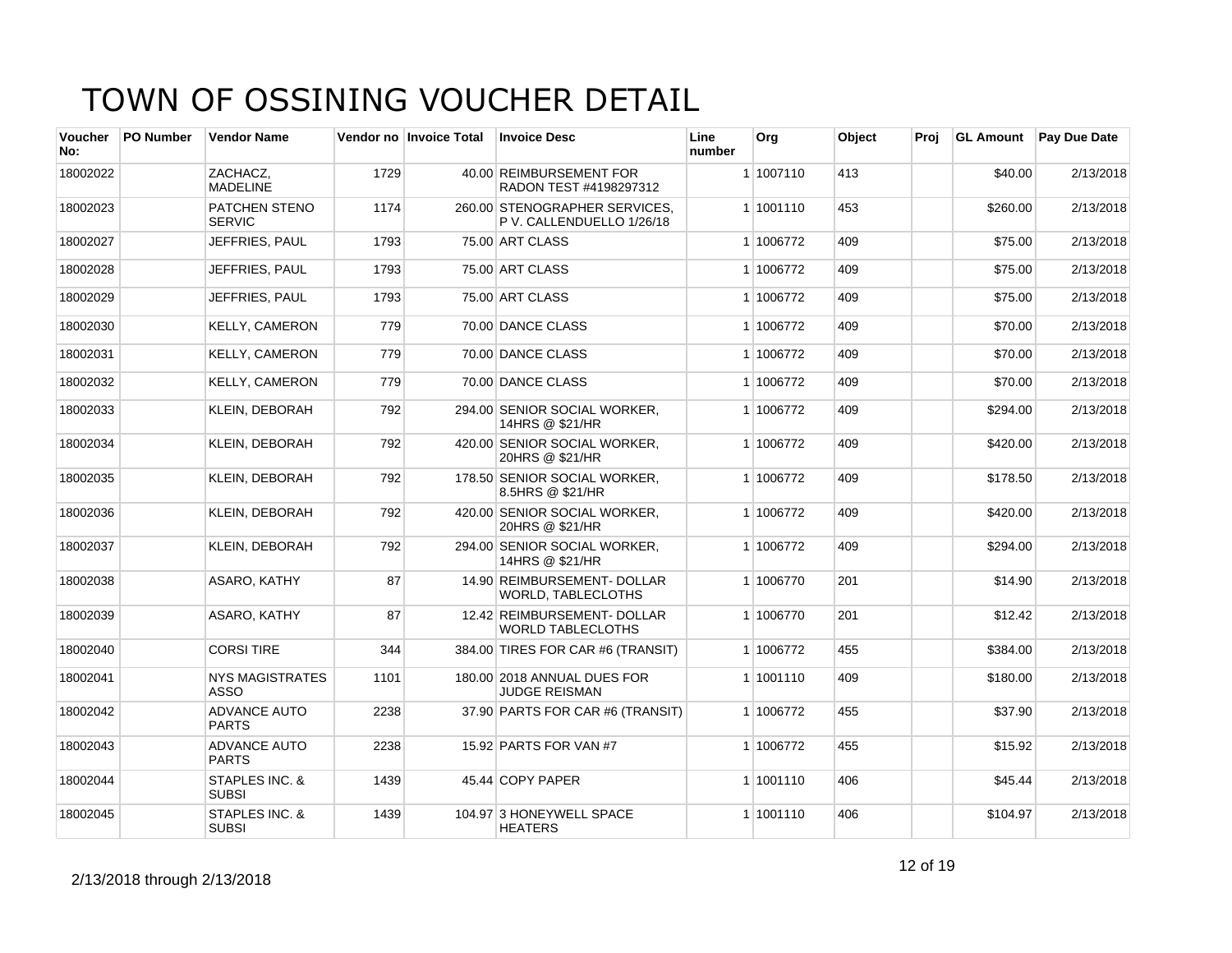| <b>Voucher</b><br>No: | PO Number                      | <b>Vendor Name</b>                    |                                           | Vendor no Invoice Total | <b>Invoice Desc</b>                                         | Line<br>number | Org       | Object    | Proj      | <b>GL Amount</b> | <b>Pay Due Date</b> |
|-----------------------|--------------------------------|---------------------------------------|-------------------------------------------|-------------------------|-------------------------------------------------------------|----------------|-----------|-----------|-----------|------------------|---------------------|
| 18002046              |                                | STAPLES INC. &<br><b>SUBSI</b>        | 1439                                      |                         | 107.94 COPY PAPER (X3)                                      |                | 1 1001620 | 406       |           | \$107.94         | 2/13/2018           |
| 18002047              |                                | R.S. KAMP                             | 1257                                      |                         | 75.00 RE-LETTER 3RD FLOOR<br>DOOR- JACKIE G. SHAW           |                | 1 1001620 | 407       |           | \$75.00          | 2/13/2018           |
| 18002048              |                                | STAPLES INC. &<br><b>SUBSI</b>        | 1439                                      |                         | 21.31 DESK CALENDARS (X3),<br>LEGAL PAPER, KLEENEX          |                | 1 1001220 | 406       |           | \$9.19           | 2/13/2018           |
|                       |                                |                                       |                                           |                         |                                                             |                | 2 1001620 | 406       |           | \$12.12          | 2/13/2018           |
| 18002049              |                                | ZHININ, JESSICA                       | 1727                                      |                         | 60.00 INTERPRETER SERVICES.<br>3HRS @ \$20/HR               |                | 1 1001110 | 453       |           | \$60.00          | 2/13/2018           |
| 18002050              |                                | <b>XEROX FINANCIAL</b><br><b>SERV</b> | 1692                                      |                         | 126.78 SENIORS COPIER, 1/3-2/2                              |                | 1 1006772 | 201       |           | \$126.78         | 2/13/2018           |
| 18002051              |                                | <b>ANJO</b>                           | 2144                                      |                         | 65.00 INTERPRETER SERVICES,<br>3.25HRS @ \$20/HR            |                | 1 1001110 | 453       |           | \$65.00          | 2/13/2018           |
| 18002052              | <b>SILVERBERG</b><br>ZALANTIS, | 1404                                  | 5600.00 MONTHLY RETAINER-<br>JANUARY 2018 |                         | 1 1001420                                                   | 458            |           | \$2800.00 | 2/13/2018 |                  |                     |
|                       |                                |                                       |                                           |                         |                                                             |                | 2 2001420 | 458       |           | \$2800.00        | 2/13/2018           |
| 18002053              |                                | <b>GM DIRECT</b><br><b>DISTRIBUTO</b> | 1795                                      |                         | 47.35 BREAD WIN                                             |                | 1 1006773 | 423       |           | \$47.35          | 2/13/2018           |
| 18002054              |                                | <b>GM DIRECT</b><br><b>DISTRIBUTO</b> | 1795                                      |                         | 18.92 BREAD WIN                                             |                | 1 1006773 | 423       |           | \$18.92          | 2/13/2018           |
| 18002055              |                                | <b>GM DIRECT</b><br><b>DISTRIBUTO</b> | 1795                                      |                         | 13.16 BREAD WIN                                             |                | 1 1006773 | 423       |           | \$13.16          | 2/13/2018           |
| 18002056              |                                | <b>WILLIAMSON LAW</b><br><b>BOOK</b>  | 1673                                      |                         | 127.03 RECEIPT BOOK                                         |                | 1 1001130 | 406       |           | \$127.03         | 2/13/2018           |
| 18002057              |                                | <b>ASSOCIATION OF</b><br><b>TOWNS</b> | 90                                        |                         | 40.00 FORMS & OUTLINES OF<br><b>CRIMINAL PROCEDURE BOOK</b> |                | 1 2003620 | 490       |           | \$40.00          | 2/13/2018           |
| 18002058              |                                | <b>VERIZON</b><br><b>WIRELESS</b>     | 1600                                      |                         | 456.74 VERIZON WIRELESS, 12/24-<br>1/23                     |                | 1 3105110 | 402       |           | \$220.18         | 2/13/2018           |
|                       |                                |                                       |                                           |                         |                                                             |                | 2 1007110 | 402       |           | \$85.52          | 2/13/2018           |
|                       |                                |                                       |                                           |                         |                                                             |                | 3 1006772 | 402       |           | \$81.90          | 2/13/2018           |
|                       |                                |                                       |                                           |                         |                                                             |                | 4 3208810 | 402       |           | \$32.76          | 2/13/2018           |
|                       |                                |                                       |                                           |                         |                                                             |                | 5 1001620 | 407       |           | \$36.38          | 2/13/2018           |
| 18002059              |                                | <b>XEROX FINANCIAL</b><br><b>SERV</b> | 1692                                      |                         | 210.09 CLERKS COPIER, 1/9-2/8                               |                | 1 1001410 | 407       |           | \$210.09         | 2/13/2018           |
| 18002060              |                                | <b>OPTIMUM -</b><br><b>CABLEVISIO</b> | 1129                                      |                         | 29.95 COURT INTERNET, 1/16/18-<br>2/15/18                   |                | 1 1001110 | 446       |           | \$29.95          | 2/13/2018           |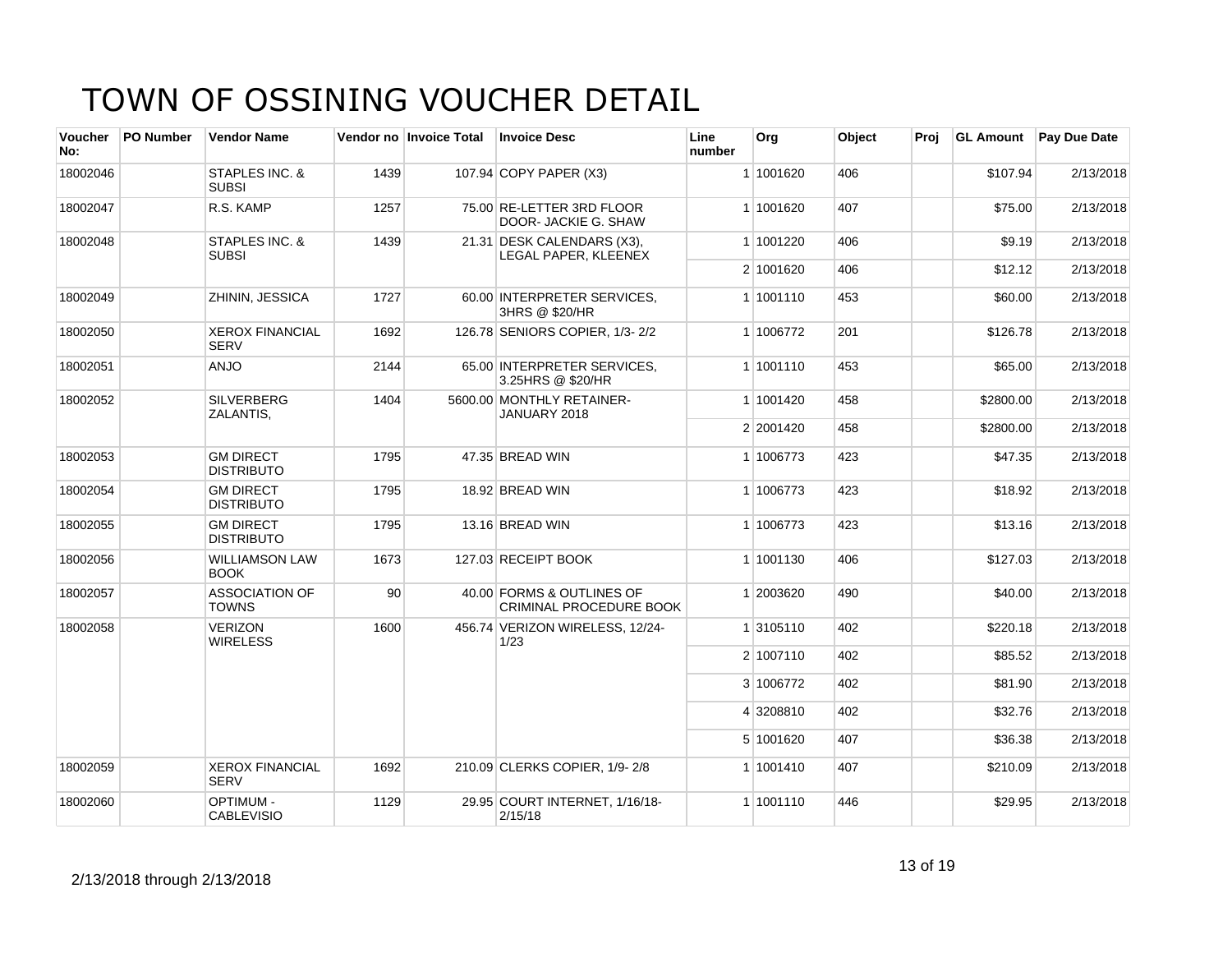| Voucher<br>No: | <b>PO Number</b> | <b>Vendor Name</b>                    |      | Vendor no Invoice Total | <b>Invoice Desc</b>                                                           | Line<br>number | Org       | Object | Proj |           | <b>GL Amount</b> Pay Due Date |
|----------------|------------------|---------------------------------------|------|-------------------------|-------------------------------------------------------------------------------|----------------|-----------|--------|------|-----------|-------------------------------|
| 18002061       |                  | <b>STARTER FOOD</b><br>CORP. C        | 1441 |                         | 27.51 FOOD WIN                                                                |                | 1 1006773 | 423    |      | \$27.51   | 2/13/2018                     |
| 18002062       |                  | <b>STARTER FOOD</b><br>CORP. C        | 1441 |                         | 58.26 FOOD WIN                                                                |                | 1 1006773 | 423    |      | \$58.26   | 2/13/2018                     |
| 18002063       |                  | <b>STARTER FOOD</b><br>CORP. C        | 1441 |                         | 32.01 FOOD WIN                                                                |                | 1 1006773 | 423    |      | \$32.01   | 2/13/2018                     |
| 18002064       |                  | <b>STARTER FOOD</b><br>CORP. C        | 1441 |                         | 28.36 FOOD WIN                                                                |                | 1 1006773 | 423    |      | \$28.36   | 2/13/2018                     |
| 18002065       |                  | <b>STARTER FOOD</b><br>CORP. C        | 1441 |                         | 59.25 FOOD WIN                                                                |                | 1 1006773 | 423    |      | \$59.25   | 2/13/2018                     |
| 18002066       |                  | <b>STARTER FOOD</b><br>CORP. C        | 1441 |                         | 50.35 FOOD WIN                                                                |                | 1 1006773 | 423    |      | \$50.35   | 2/13/2018                     |
| 18002067       |                  | <b>STARTER FOOD</b><br>CORP. C        | 1441 |                         | 1.49 FOOD WIN                                                                 |                | 1 1006773 | 423    |      | \$1.49    | 2/13/2018                     |
| 18002068       |                  | <b>STARTER FOOD</b><br>CORP. C        | 1441 |                         | 7.77 FOOD WIN                                                                 |                | 1 1006773 | 423    |      | \$7.77    | 2/13/2018                     |
| 18002069       |                  | <b>STARTER FOOD</b><br>CORP. C        | 1441 |                         | 63.09 FOOD WIN                                                                |                | 1 1006773 | 423    |      | \$63.09   | 2/13/2018                     |
| 18002070       |                  | <b>STARTER FOOD</b><br>CORP. C        | 1441 |                         | 46.02 FOOD WIN                                                                |                | 1 1006773 | 423    |      | \$46.02   | 2/13/2018                     |
| 18002071       |                  | <b>WESTCHESTER</b><br><b>MUNICIPA</b> | 1656 |                         | 200.00 2018 MEMBERSHIP RENEWAL                                                |                | 1 2008020 | 409    |      | \$200.00  | 2/13/2018                     |
| 18002072       |                  | <b>AWARD COMPANY</b><br>OF AME        | 111  |                         | 178.90 BLANK BORDER CERTIFICATE<br>PAPER (150 X3)                             |                | 1 1001220 | 406    |      | \$178.90  | 2/13/2018                     |
| 18002073       |                  | <b>GREATER</b><br><b>OSSINING TEL</b> | 604  |                         | 675.00 GO TV SERVICES, JANUARY<br>2018                                        |                | 1 1001650 | 400    |      | \$530.69  | 2/13/2018                     |
|                |                  |                                       |      |                         |                                                                               |                | 2 2001650 | 400    |      | \$144.31  | 2/13/2018                     |
| 18002074       |                  | <b>DELTA DENTAL</b>                   | 398  |                         | 5878.50 DELTA DENTAL, FEBRUARY<br>2018                                        |                | 1 1009070 | 800    |      | \$3608.22 | 2/13/2018                     |
|                |                  |                                       |      |                         |                                                                               |                | 2 2009070 | 800    |      | \$327.50  | 2/13/2018                     |
|                |                  |                                       |      |                         |                                                                               |                | 3 3109070 | 800    |      | \$1630.39 | 2/13/2018                     |
|                |                  |                                       |      |                         |                                                                               |                | 4 3209070 | 800    |      | \$312.39  | 2/13/2018                     |
| 18002075       |                  | DON - DRE<br><b>ELECTRIC</b>          | 425  |                         | 100.00 REPLACED BLOWN FUSE FOR<br><b>WASTE PUMP PIT HEATER</b><br><b>OBCC</b> |                | 1 1007112 | 456    |      | \$100.00  | 2/13/2018                     |
| 18002076       |                  | <b>VERIZON</b>                        | 1599 |                         | 30.51 SENIOR SERVICES FAX 12/28-<br>1/27                                      |                | 1 1006772 | 402    |      | \$30.51   | 2/13/2018                     |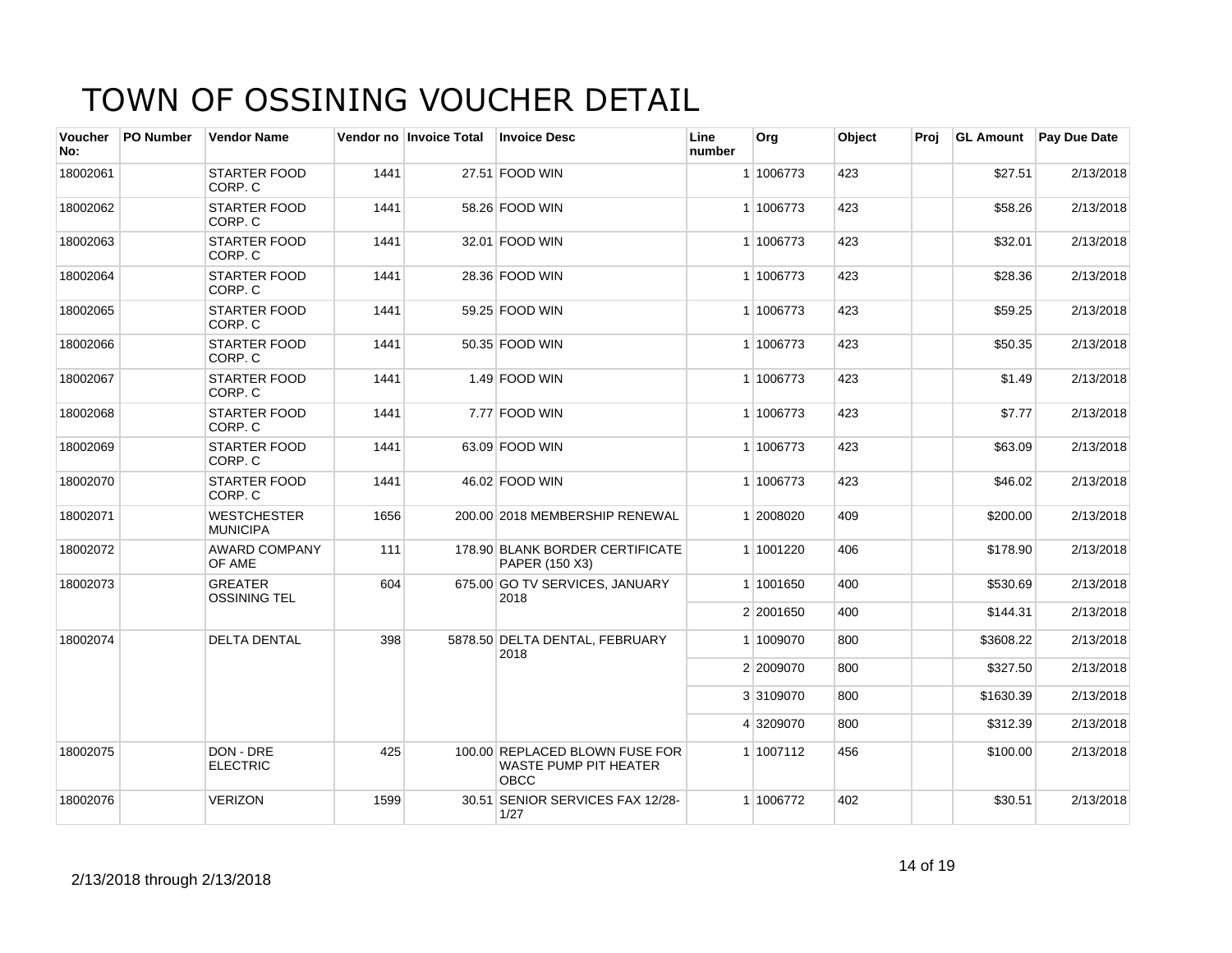| <b>Voucher</b><br>No: | <b>PO Number</b>  | <b>Vendor Name</b>                    |      | Vendor no Invoice Total | <b>Invoice Desc</b>                                                    | Line<br>number | Org       | Object | Proi | <b>GL Amount</b> | <b>Pay Due Date</b> |
|-----------------------|-------------------|---------------------------------------|------|-------------------------|------------------------------------------------------------------------|----------------|-----------|--------|------|------------------|---------------------|
|                       | 18002079 20170178 | <b>TOBIN &amp; COMPANY</b>            | 2422 |                         | 4000.00 TOWN-WIDE RISK<br>ASSESSMENT, PAYMENT 2 OF                     |                | 1 1001320 | 450    |      | \$2400.00        | 2/13/2018           |
|                       |                   |                                       |      |                         | $\overline{2}$                                                         |                | 2 2001320 | 450    |      | \$200.00         | 2/13/2018           |
|                       |                   |                                       |      |                         |                                                                        |                | 3 3101320 | 450    |      | \$1200.00        | 2/13/2018           |
|                       |                   |                                       |      |                         |                                                                        |                | 4 3201320 | 450    |      | \$200.00         | 2/13/2018           |
| 18002080              |                   | <b>NEOFUNDS BY</b><br><b>NEOPOST</b>  | 1028 |                         | 563.49 POSTAGE FOR 16 CROTON                                           |                | 1 1001620 | 405    |      | \$563.49         | 2/13/2018           |
| 18002081              |                   | <b>PRECISE</b><br>TRANSLATION,        | 1235 |                         | 225.00 MANDARIN TRANSLATOR FOR<br>CRIMINAL COURT 12/12/17              |                | 1 1001110 | 453    |      | \$225.00         | 2/13/2018           |
| 18002082              |                   | <b>COMPLUS DATA</b><br><b>INNOVAT</b> | 1815 |                         | 4651.43 COMPLUS COLLECTIONS FOR<br>DECEMBER 2017                       |                | 1 1001130 | 400    |      | \$4651.43        | 2/13/2018           |
| 18002083              |                   | PACCHIANA, DEAN                       | 1155 |                         | 1198.50 WEBSITE SERVICES 10/1/17-<br>12/31/17                          |                | 1 1001650 | 402    |      | \$931.50         | 2/13/2018           |
|                       |                   |                                       |      |                         |                                                                        |                | 2 1001620 | 44601  |      | \$267.00         | 2/13/2018           |
| 18002084              |                   | <b>GLENCO SUPPLY,</b><br>INC.         | 589  |                         | 300.60 SIGNAGE FOR CEDAR LANE<br><b>PARK</b>                           |                | 1 1007110 | 413    |      | \$300.60         | 2/13/2018           |
| 18002085              |                   | FREDERICK P.<br><b>CLARK A</b>        | 541  |                         | 574.00 CONSULTING SERVICES FOR<br><b>GREENHOUSE GRANT, DEC</b><br>2017 |                | 1 1007110 | 446    |      | \$574.00         | 2/13/2018           |
| 18002086              |                   | CASTRO, CARLOS                        | 270  |                         | 50.00 SERVICE OF APPEARANCE<br>TICKET, RUBANO-12/19/17                 |                | 1 2003620 | 408    |      | \$50.00          | 2/13/2018           |
| 18002087              |                   | <b>CLEANING</b><br><b>SYSTEMS COM</b> | 305  |                         | 272.50 KITCHEN SUPPLIES LESS<br>RETURNED ITEM (-\$11.25)               |                | 1 1006773 | 406    |      | \$272.50         | 2/13/2018           |
| 18002088              |                   | STAPLES INC. &<br><b>SUBSI</b>        | 1439 |                         | 46.11 OFFICE SUPPLIES                                                  |                | 1 2003620 | 201    |      | \$46.11          | 2/13/2018           |
| 18002089              |                   | <b>TELASCENT</b>                      | 2234 |                         | 1319.74 PRINTING DELINQUENT<br>LETTERS, OCTOBER 2017                   |                | 1 1001330 | 405    |      | \$1319.74        | 2/13/2018           |
| 18002090              |                   | <b>TELASCENT</b>                      | 2234 |                         | 134.48 PRINTING DELINQUENT<br>LETTERS, AUGUST 2017                     |                | 1 1001330 | 405    |      | \$134.48         | 2/13/2018           |
| 18002091              |                   | <b>CUMMINS-ALLISON</b>                | 2002 |                         | 127.00 CAR/LAR LICENSE, 10K<br><b>ITEMS, PROCESS CHECKS</b><br>ELECT.  |                | 1 1001330 | 400    |      | \$127.00         | 2/13/2018           |
| 18002092              |                   | <b>BOND.SCHOENECK</b><br>& KING       | 185  |                         | 2000.00 RETAINER MATTERS-<br>DECEMBER 2017                             |                | 1 1001420 | 425    |      | \$1300.00        | 2/13/2018           |
|                       |                   |                                       |      |                         |                                                                        |                | 2 2001420 | 425    |      | \$100.00         | 2/13/2018           |
|                       |                   |                                       |      |                         |                                                                        |                | 3 3105010 | 425    |      | \$600.00         | 2/13/2018           |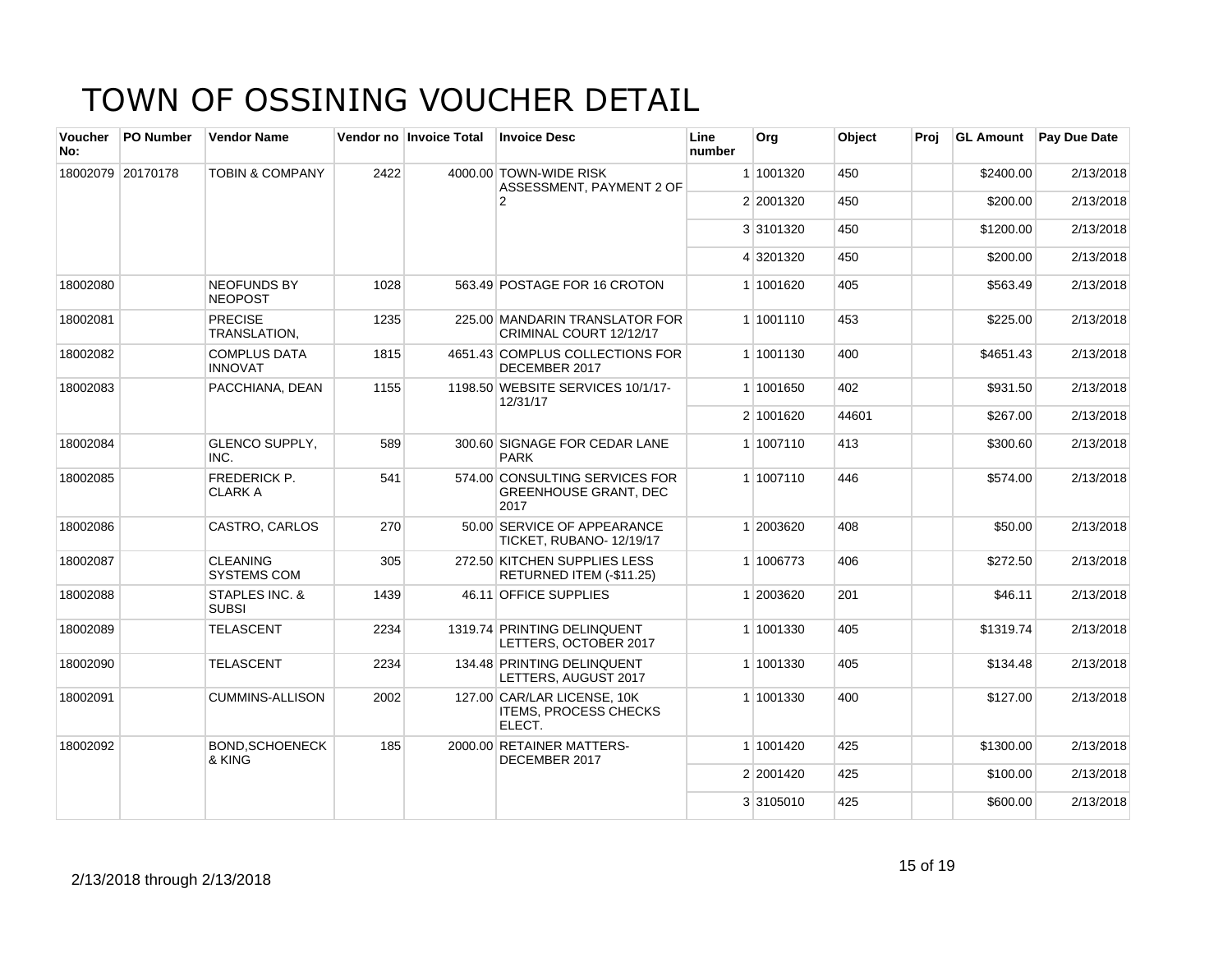| Voucher<br>No: | PO Number       | <b>Vendor Name</b>                   |      | Vendor no Invoice Total | <b>Invoice Desc</b>                           | Line<br>number | Org       | Object | Proj     | <b>GL Amount</b> | Pay Due Date |
|----------------|-----------------|--------------------------------------|------|-------------------------|-----------------------------------------------|----------------|-----------|--------|----------|------------------|--------------|
| 18002093       |                 | <b>BOND, SCHOENECK</b><br>& KING     | 185  |                         | 1026.00 HOURLY MATTERS-<br>DECEMBER 2017      |                | 1 1001420 | 425    |          | \$666.90         | 2/13/2018    |
|                |                 |                                      |      |                         |                                               |                | 2 2001420 | 425    |          | \$51.30          | 2/13/2018    |
|                |                 |                                      |      |                         |                                               |                | 3 3105010 | 425    |          | \$307.80         | 2/13/2018    |
| 18002094       |                 | <b>SHELTERPOINT</b>                  | 2031 |                         | 971.10 DISABILITY COVERAGE-Q4<br>2017         |                | 1 1009090 | 800    |          | \$672.30         | 2/13/2018    |
|                |                 |                                      |      |                         |                                               |                | 2 2009090 | 800    |          | \$44.82          | 2/13/2018    |
|                |                 |                                      |      |                         |                                               |                | 3 3109090 | 800    |          | \$194.22         | 2/13/2018    |
|                |                 |                                      |      |                         |                                               |                | 4 3209090 | 800    |          | \$59.76          | 2/13/2018    |
| 18002095       |                 | <b>VILLAGE OF</b><br><b>OSSINING</b> | 1607 |                         | 1696.01 DECEMBER 2017 GAS<br><b>CHARGES</b>   |                | 1 3208810 | 411    |          | \$420.41         | 2/13/2018    |
|                |                 |                                      |      |                         |                                               | 2 1006772      | 411       |        | \$322.07 | 2/13/2018        |              |
|                |                 |                                      |      |                         |                                               |                | 3 1007110 | 411    |          | \$138.08         | 2/13/2018    |
|                |                 |                                      |      |                         |                                               |                | 4 3105110 | 411    |          | \$787.27         | 2/13/2018    |
|                |                 |                                      |      |                         |                                               |                | 5 2003620 | 411    |          | \$28.18          | 2/13/2018    |
| 18002096       | <b>OSSINING</b> | <b>VILLAGE OF</b>                    | 1607 |                         | 169.60 GAS USAGE CHARGES,<br>DECEMBER 2017    |                | 1 3208810 | 411    |          | \$42.04          | 2/13/2018    |
|                |                 |                                      |      |                         |                                               |                | 2 1006772 | 411    |          | \$32.21          | 2/13/2018    |
|                |                 |                                      |      |                         |                                               |                | 3 2003620 | 411    |          | \$2.83           | 2/13/2018    |
|                |                 |                                      |      |                         |                                               |                | 4 1007110 | 411    |          | \$13.81          | 2/13/2018    |
|                |                 |                                      |      |                         |                                               |                | 5 3105110 | 411    |          | \$78.71          | 2/13/2018    |
| 18002097       |                 | <b>VILLAGE OF</b><br><b>OSSINING</b> | 1607 |                         | 2806.62 DIESEL USAGE, DECEMBER<br>2017        |                | 1 3208810 | 411    |          | \$105.47         | 2/13/2018    |
|                |                 |                                      |      |                         |                                               |                | 2 3105110 | 412    |          | \$2530.09        | 2/13/2018    |
|                |                 |                                      |      |                         |                                               |                | 3 1007110 | 411    |          | \$171.06         | 2/13/2018    |
| 18002098       |                 | <b>VILLAGE OF</b><br><b>OSSINING</b> | 1607 |                         | 280.66 DIESEL USAGE CHARGES,<br>DECEMBER 2017 |                | 1 3208810 | 411    |          | \$10.56          | 2/13/2018    |
|                |                 |                                      |      |                         |                                               |                | 2 3105110 | 412    |          | \$252.99         | 2/13/2018    |
|                |                 |                                      |      |                         |                                               |                | 3 1007110 | 411    |          | \$17.11          | 2/13/2018    |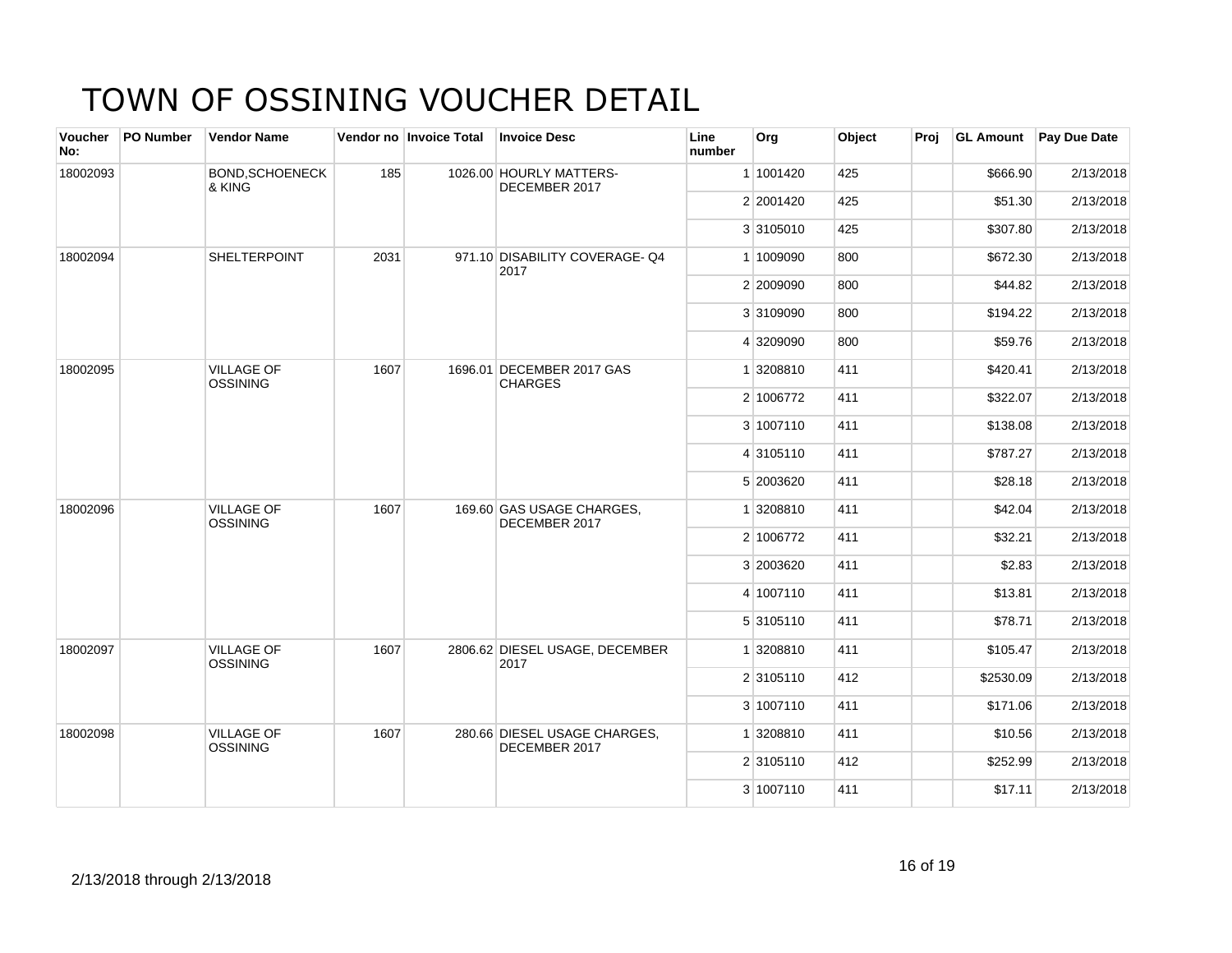| <b>Voucher</b><br>No: | <b>PO Number</b> | <b>Vendor Name</b>                    |      | Vendor no Invoice Total | <b>Invoice Desc</b>                                                     | Line<br>number | Org   | Object | Proj |            | <b>GL Amount</b> Pay Due Date |
|-----------------------|------------------|---------------------------------------|------|-------------------------|-------------------------------------------------------------------------|----------------|-------|--------|------|------------|-------------------------------|
| 18002101              |                  | SYLVESTER, FRANK<br>J.                | 1478 |                         | 307.46 REFUND OF OVERPAYMENT<br>OF 2ND HALF SCHOOL TAX                  |                | 1 100 | 0690   |      | \$307.46   | 2/13/2018                     |
| 18002102              |                  | <b>BARROS</b>                         | 2083 |                         | 4019.32 REFUND OF OVERPAYMENT<br>OF 2ND 1/2 OF SCHOOL TAX               |                | 1 100 | 0690   |      | \$4019.32  | 2/13/2018                     |
| 18002103              |                  | <b>CORELOGIC</b>                      | 339  |                         | 72121.98 REFUND OF OVERPAYMENT<br>OF VARIOUS SCHOOL TAX<br>A/C'S        |                | 1100  | 0690   |      | \$72121.98 | 2/13/2018                     |
| 18002104              |                  | <b>CORELOGIC</b>                      | 339  |                         | 62272.63 REFUND OF OVERPAYMENTS<br>OF VARIOUS SCHOOL TAX<br>A/C'S       |                | 1 100 | 0690   |      | \$62272.63 | 2/13/2018                     |
| 18002105              |                  | <b>GOMES, ANTHONY</b>                 | 2214 |                         | 125.28 REFUND OF OVERPAYMENT<br>OF 2ND 1/2 OF SCHOOL TAX                |                | 1100  | 0690   |      | \$125.28   | 2/13/2018                     |
| 18002106              |                  | LERETA CORP.                          | 837  |                         | 1047.35 REFUND OF OVERPAYMENT<br>OF SCHOOL TAX-133 NO.<br>HIGH.         |                | 1 100 | 0690   |      | \$1047.35  | 2/13/2018                     |
| 18002107              |                  | LERETA CORP.                          | 837  |                         | 3503.99 REFUND OF OVERPAYMENT<br>OF SCHOOL TAX-15 CEDAR<br>LN.          |                | 1 100 | 0690   |      | \$3503.99  | 2/13/2018                     |
| 18002108              |                  | LERETA CORP.                          | 837  |                         | 3913.31 REFUND OF OVERPAYMENT<br>OF SCHOOL TAX-4 MINKEL<br>RD.          |                | 1100  | 0690   |      | \$3913.31  | 2/13/2018                     |
| 18002109              |                  | LERETA CORP.                          | 837  |                         | 9696.72 REFUND OF OVERPAYMENT<br>OF TAX - 50 QUINN RD.B'CLIF.           |                | 1 100 | 0690   |      | \$9696.72  | 2/13/2018                     |
| 18002110              |                  | <b>WELLS FARGO</b><br><b>HOME MOR</b> | 1629 |                         | 5688.00 REFUND OF OVERPAYMENT<br>OF SCHOOL TAX-200 SPRING<br>ST.        |                | 1 100 | 0690   |      | \$5688.00  | 2/13/2018                     |
| 18002111              |                  | CASE, COREY                           | 2582 |                         | 2860.91 REFUND OVERPAYMENT OF<br>SCHOOL TAX - 41 WATSON<br>AVE.         |                | 1100  | 0690   |      | \$2860.91  | 2/13/2018                     |
| 18002112              |                  | CONTRERAS.<br>PETER A.                | 2583 |                         | 57.33 REFUND OF OVERPAYMENT<br>OF SCHOOL TAX 10<br><b>SOMERSTOWN</b>    |                | 1100  | 0690   |      | \$57.33    | 2/13/2018                     |
| 18002113              |                  | FENG, GLORIA B.                       | 2584 |                         | 1067.31 REFUND OF OVERPAYMENT<br>OF SCHOOL TAX - 293<br><b>SADDLE T</b> |                | 1 100 | 0690   |      | \$1067.31  | 2/13/2018                     |
| 18002114              |                  | HAN. AMY QI                           | 2585 |                         | 6350.50 REFUND OF OVERPAYMENT<br>OF SCHOOL TAX-23<br><b>DEERFIELD</b>   |                | 1100  | 0690   |      | \$6350.50  | 2/13/2018                     |
| 18002115              |                  | HUNG, MEI-LY                          | 2587 |                         | 27.00 REFUND OF OVERPAYMENT<br>OF SCHOOL TAX-15<br><b>DEERTREE LN</b>   |                | 1 100 | 0690   |      | \$27.00    | 2/13/2018                     |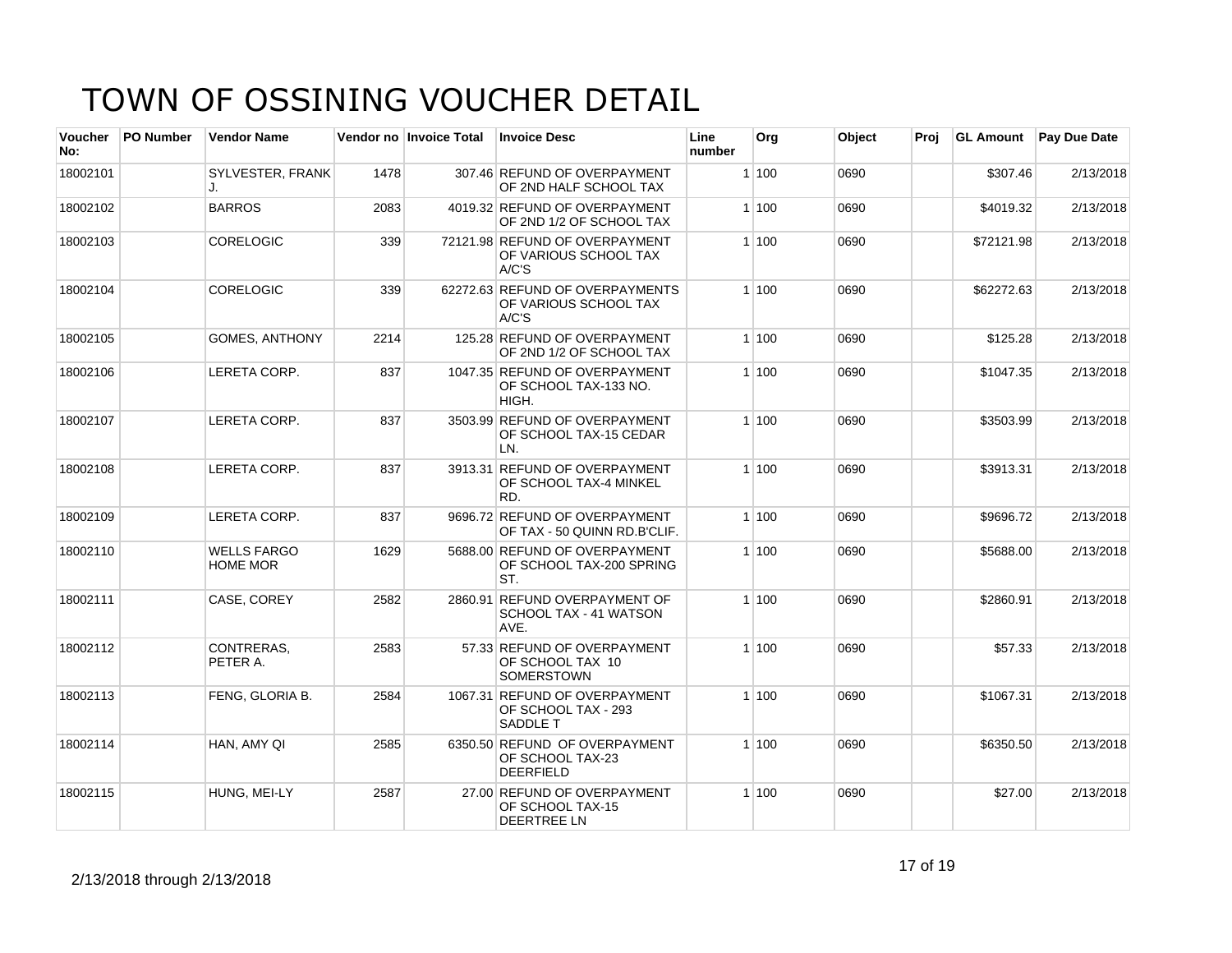| Voucher<br>No: | <b>PO Number</b> | <b>Vendor Name</b>                    |      | Vendor no Invoice Total | <b>Invoice Desc</b>                                                        | Line<br>number | Org       | Object | Proi | <b>GL Amount</b> | <b>Pay Due Date</b> |
|----------------|------------------|---------------------------------------|------|-------------------------|----------------------------------------------------------------------------|----------------|-----------|--------|------|------------------|---------------------|
| 18002116       |                  | LORD, LOUISE                          | 2588 |                         | 1342.94 REFUND OG OVERPAYMENT<br>OF SCHOOL TAX 10-11<br><b>B'CLIFF</b>     |                | 1100      | 0690   |      | \$1342.94        | 2/13/2018           |
| 18002117       |                  | PINE MERLE,<br><b>SUSAN</b>           | 2589 |                         | 634.20 REFUND OF OVERPAYMENT<br>OF SCHOOL TAX-1 LONG HL<br>RD <sub>E</sub> |                | 1100      | 0690   |      | \$634.20         | 2/13/2018           |
| 18002118       |                  | QUARTERMAIN,<br><b>MARY</b>           | 2590 |                         | 545.19 REFUND OF OVERPAYMENT<br>OF SCHOOL TAX - 5 DECKER<br>RD.            |                | 1 100     | 0690   |      | \$545.19         | 2/13/2018           |
| 18002119       |                  | RICCIARDI.<br><b>CHRISTOPH</b>        | 2591 |                         | 8587.93 REFUND OF OVERPAYMENT<br>OF SCHOOL TAX - 51<br>SHELLBK.            |                | 1 100     | 0690   |      | \$8587.93        | 2/13/2018           |
| 18002120       |                  | WIKAN, JON                            | 2596 |                         | 650.92 REFUND OF OVERPAYMENT<br>OF SCHOOL TAX-47 WATSON<br><b>AVE</b>      |                | 1100      | 0690   |      | \$650.92         | 2/13/2018           |
| 18002121       |                  | <b>ULSTER SAVINGS</b><br><b>BANK</b>  | 2597 |                         | 2421.57 REFUND OF OVERPAYMENT<br>OF SCHOOL TAX-6 MADISON<br>AVE.           |                | 1100      | 0690   |      | \$2421.57        | 2/13/2018           |
| 18002122       |                  | SHAH, RAJAT R.                        | 2594 |                         | 103.73 REFUND OF OVERPAYMENT<br>OF SCHOOL TAX - 8 HUDSON<br>POI            |                | 1 100     | 0690   |      | \$103.73         | 2/13/2018           |
| 18002123       |                  | RUSSIN, JORDAN F.                     | 2593 |                         | 37.50 REFUND OF OVERPAYMENT<br>OF SCHOOL TAX-25<br><b>DEERFIELD L</b>      |                | 1 100     | 0690   |      | \$37.50          | 2/13/2018           |
| 18002124       |                  | <b>ROUNDPOINT</b><br><b>MORTGAGE</b>  | 2592 |                         | 7015.73 REFUND OF OVERPAYMENT<br>OF SCHOOL TAX -22<br><b>CAMPWOODS</b>     |                | 1 100     | 0690   |      | \$7015.73        | 2/13/2018           |
| 18002125       |                  | HOLZMAN,<br><b>MICHAEL</b>            | 2586 |                         | 4608.27 REFUND OF OVERPAYMENT<br>OF SCHOOL TAX - 104 LONG<br><b>HL</b>     |                | 1 100     | 0690   |      | \$4608.27        | 2/13/2018           |
| 18002129       |                  | <b>CIARCIA</b><br>ENGINEERING,        | 297  |                         | 337.50 RIVER KNOLL (STONY LODGE)                                           |                | 1 3303039 | 0065   |      | \$337.50         | 2/13/2018           |
| 18002130       |                  | <b>CIARCIA</b><br>ENGINEERING,        | 297  |                         | 300.00 MARTINELLI LOTS                                                     |                | 1 3303022 | 0065   |      | \$300.00         | 2/13/2018           |
| 18002132       |                  | <b>FREDERICK P.</b><br><b>CLARK A</b> | 541  |                         | 387.00 RIVER KNOLL REZONING<br><b>ESCROW</b>                               |                | 1 3303039 | 0065   |      | \$387.00         | 2/13/2018           |
| 18002135       |                  | <b>FREDERICK P.</b><br><b>CLARK A</b> | 541  |                         | 881.50 CONSULTING SERVICES -<br><b>MARTINELLI</b>                          |                | 1 3303022 | 0065   |      | \$881.50         | 2/13/2018           |
| 18002137       |                  | FREDERICK P.<br><b>CLARK A</b>        | 541  |                         | 1159.00 RIVER KNOLL PROPOSED<br><b>REZONING</b>                            |                | 1 3303039 | 0065   |      | \$1159.00        | 2/13/2018           |